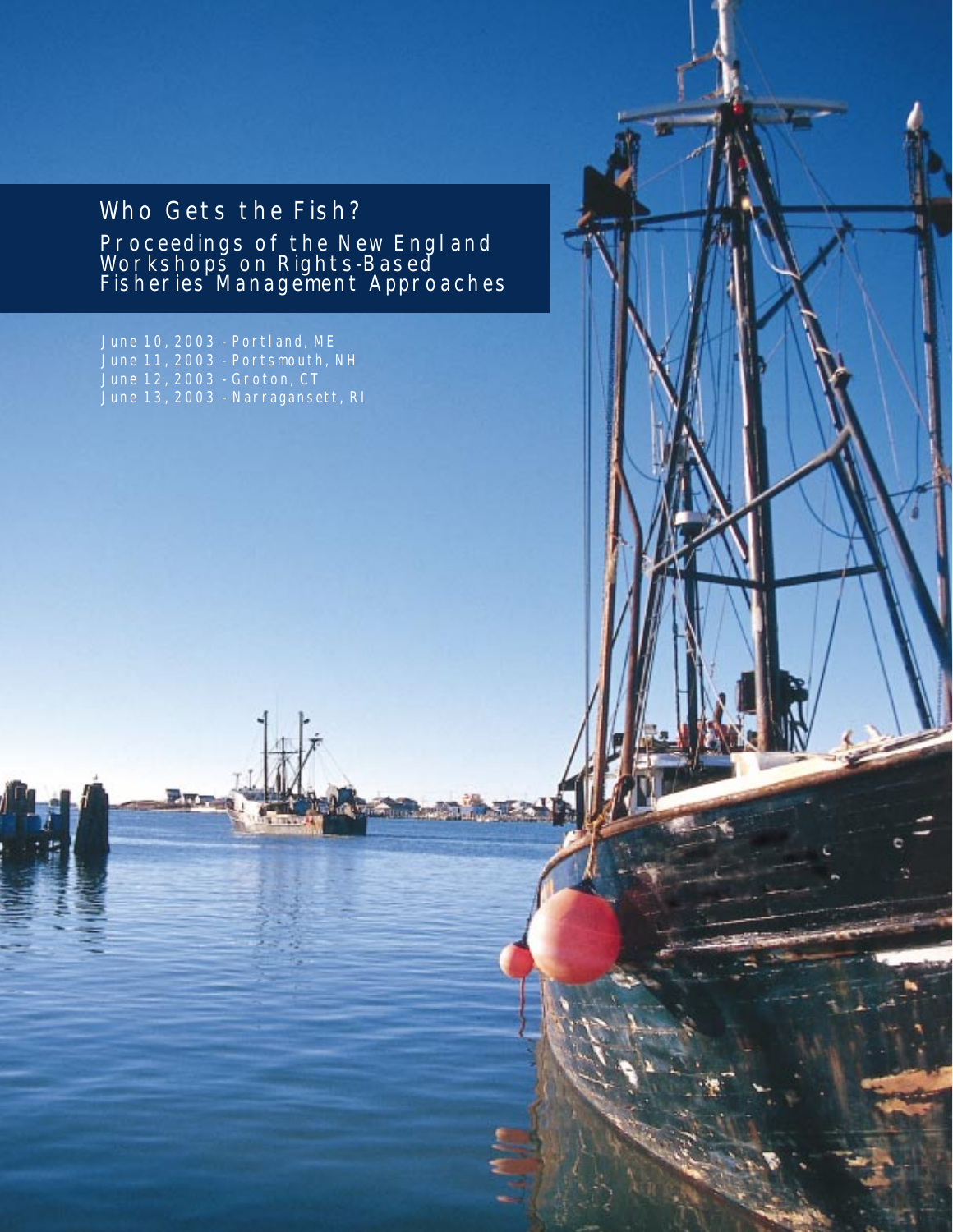### *Acknowledgements*

We would like to thank the members of the steering committee for their input and insights: Nancy Balcom and Robert Pomeroy, Connecticut Sea Grant; Roland Barnaby, New Hampshire Sea Grant and Cooperative Extension educator; David Beutel, Rhode Island Sea Grant fisheries extension specialist; Kathleen Castro, Rhode Island Sea Grant Sustainable Fisheries Extension Program director; Michael Fogarty, National Marine Fisheries Service Northeast Fisheries Science Center fisheries biologist; Sherman Hoyt, Maine Sea Grant and Cooperative Extension fisheries associate; Margaret Petruny-Parker, Rhode Island Sea Grant fisheries outreach specialist; Tessa Simlick-Getchis, Connecticut Sea Grant extension educator, and Laura Skrobe, Rhode Island Sea Grant fisheries extension specialist.

We would also like to thank the additional experts who assisted us in the agenda development: Graham Forrester, Seth Macinko, Tracey Morin, Richard Pollnac, and Jon Sutinen, University of Rhode Island faculty members; Richard Allen, fisheries consultant; and Steven Edwards, National Marine Fisheries Service economist. We would like to thank all those involved in the workshops for their efforts in making presentations, serving on the panels, and offering incisive input. They include members of the National Marine Fisheries Service, the New England Fisheries Management Council, environmental organizations such as Oceana and Ocean Conservancy, and recreational and commercial fishermen.

#### **This document should be referenced as:**

Petruny-Parker, M.E., K.M. Castro, M.L. Schwartz, L.G. Skrobe, and B. Somers (eds.). 2004. *Who Gets the Fish? Proceedings of the New England Workshops on Rights-Based Fisheries Management Approaches.* Rhode Island Sea Grant, Narragansett, R.I. 28pp.

Additional copies of this publication are available from the Rhode Island Sea Grant Communications Office, University of Rhode Island Bay Campus, Narragansett, RI 02882-1197. Order P1705. Copies may be downloaded from the Web at: http:// seagrant.gso.uri.edu/reg\_fish/edworkshops.

Loan copies of this publication are available from the National Sea Grant Library, Pell Library Building, University of Rhode Island Bay Campus, Narragansett, RI 02882-1197. Order RIU-W-03-002.

This publication is sponsored by Rhode Island Sea Grant, under NOAA Grant No. NA86RG0076. The views expressed herein are those of the authors and do not necessarily reflect the views of NOAA or any of its sub-agencies. The U.S. Government is authorized to produce and distribute reprints for governmental purposes notwithstanding any copyright notation that may appear hereon.

#### **Cover photo:** *Photo courtesy of Puffin Enterprises.*

**Inside front and inside back cover photos:** *Courtesy of the National Ocean Survey, National Oceanic and Atmospheric Administration.*



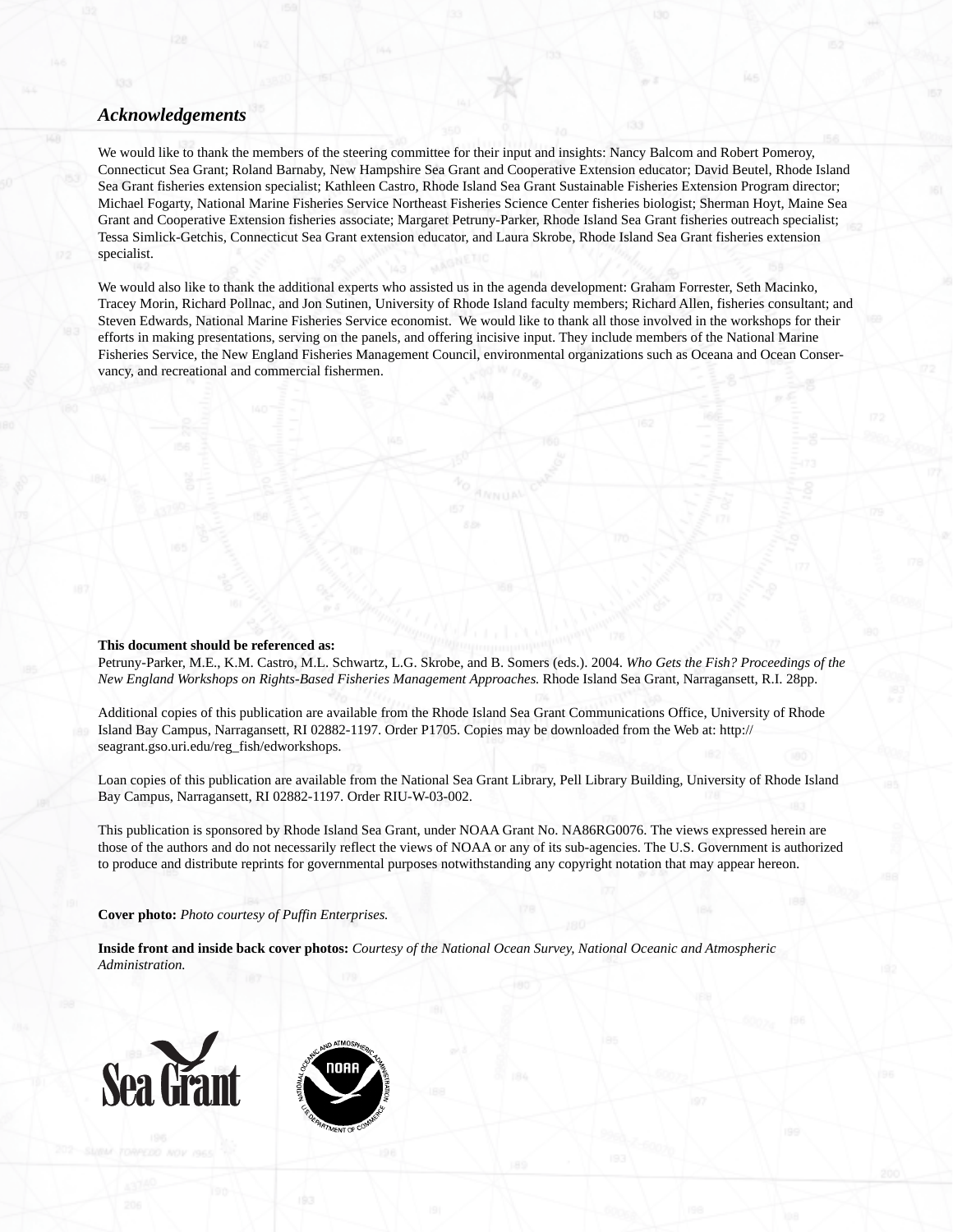# Who Gets the Fish?

Proceedings of the New England Workshops on Rights-Based Fisheries Management Approaches

June 10, 2003 - Portland, ME June 11, 2003 - Portsmouth, NH June 12, 2003 - Groton, CT June 13, 2003 - Narragansett, RI

Compiled by: Margaret Petruny-Parker Kathleen Castro

Edited by: Malia Schwartz Laura Skrobe Barbara Somers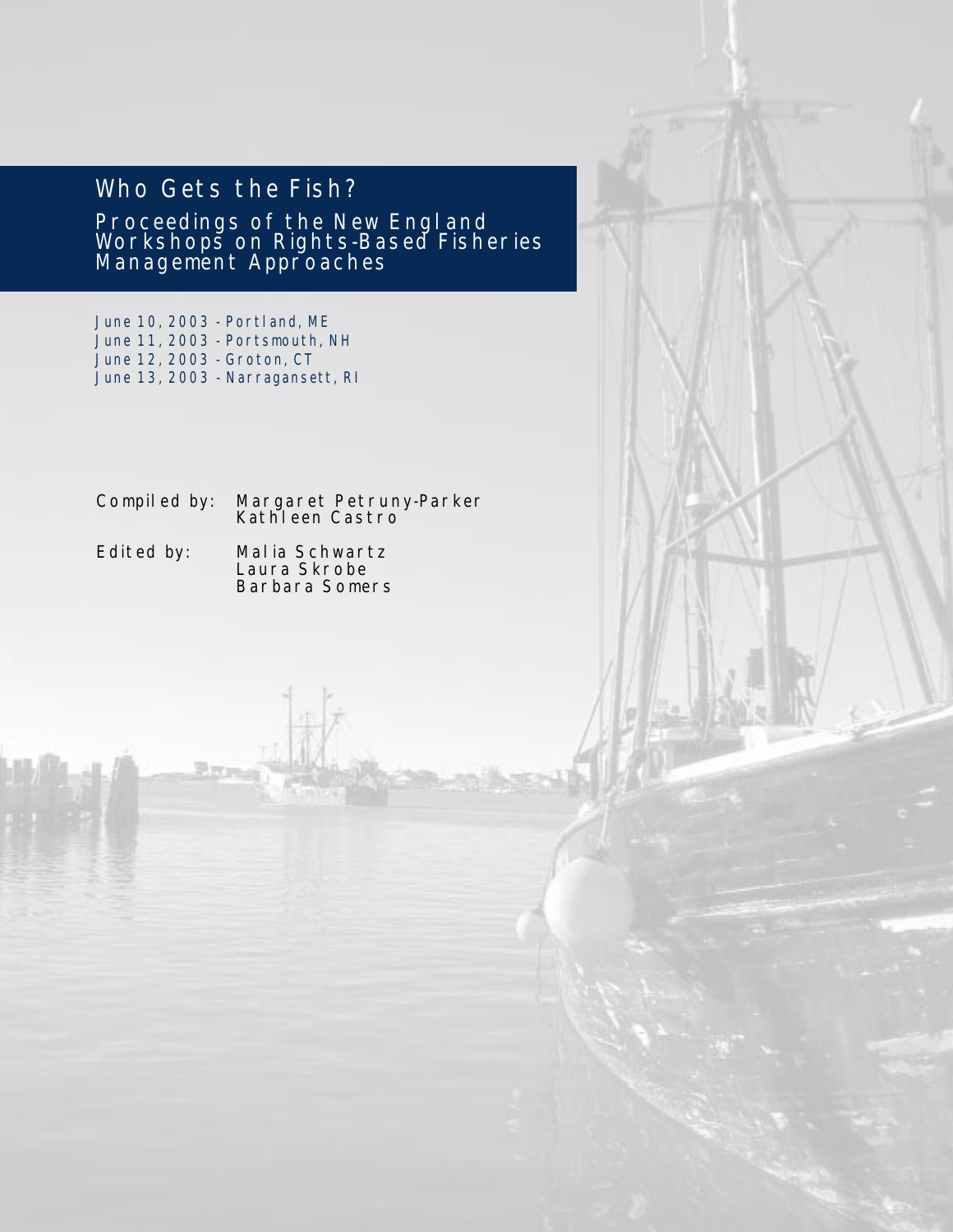"One attractive aspect of the cooperative scheme is the abil ity of a group of boats to get together and demonstrate, through use of appropriate gear technology, that they could reduce bycatch. This might allow the group to have a higher quota. It would chall enge people in good ways."

*—Workshop participant*

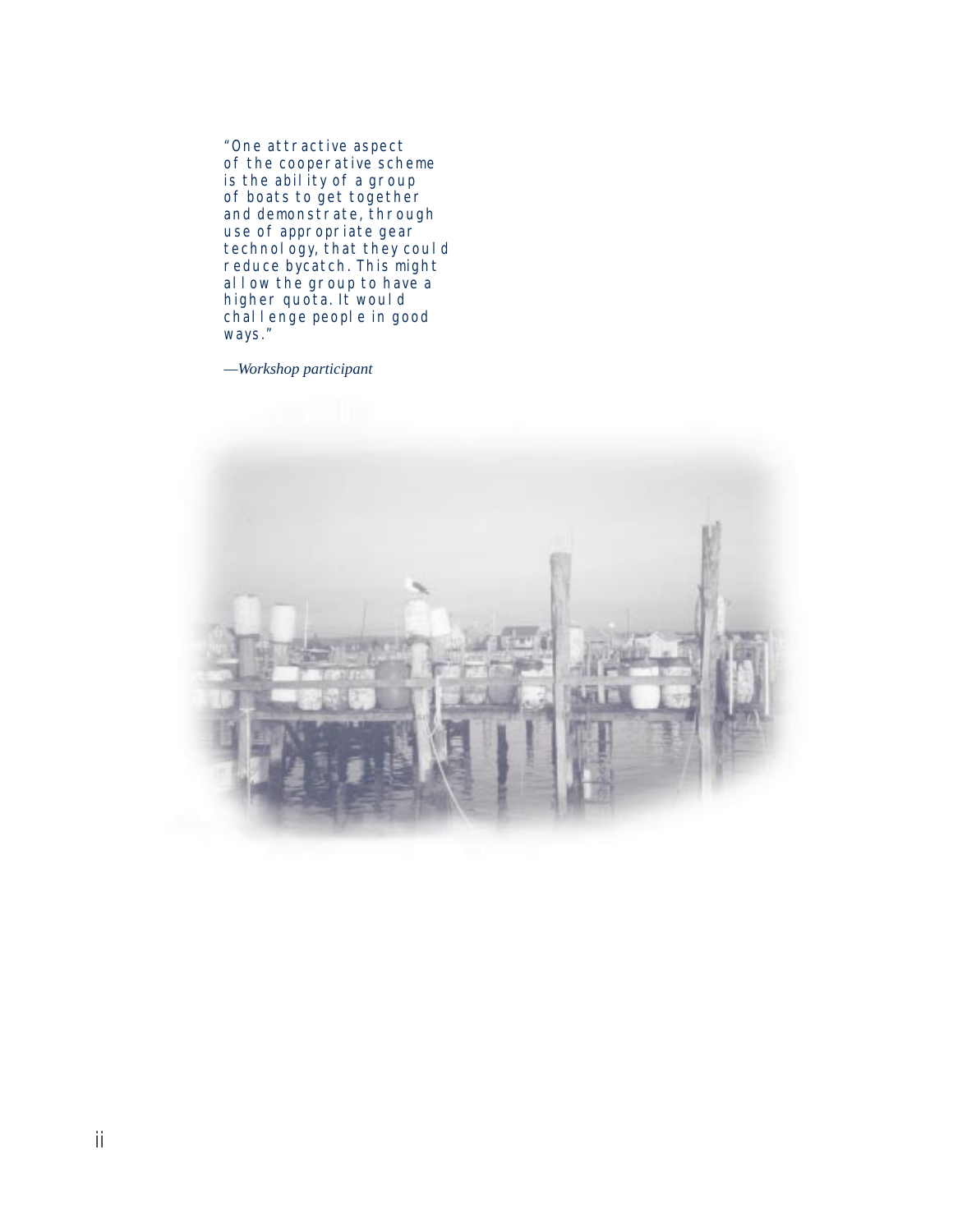# Table of Contents

| By Margaret Petruny-Parker, Rhode Island Sea Grant Program                                                                         |  |
|------------------------------------------------------------------------------------------------------------------------------------|--|
|                                                                                                                                    |  |
| Traditional Fishery Management Measures vs. Rights-Based Approaches-<br>Presented by Robert Pomeroy, Connecticut Sea Grant Program |  |
|                                                                                                                                    |  |
| Presented by Anthony Charles, St. Mary's University, Halifax, Nova Scotia                                                          |  |
|                                                                                                                                    |  |
|                                                                                                                                    |  |
| Presented by Arthur Bull, Bay of Fundy Marine Resource Centre                                                                      |  |
|                                                                                                                                    |  |
| Presented by Andrew Kitts, National Marine Fisheries Service                                                                       |  |
|                                                                                                                                    |  |
|                                                                                                                                    |  |
|                                                                                                                                    |  |
|                                                                                                                                    |  |
|                                                                                                                                    |  |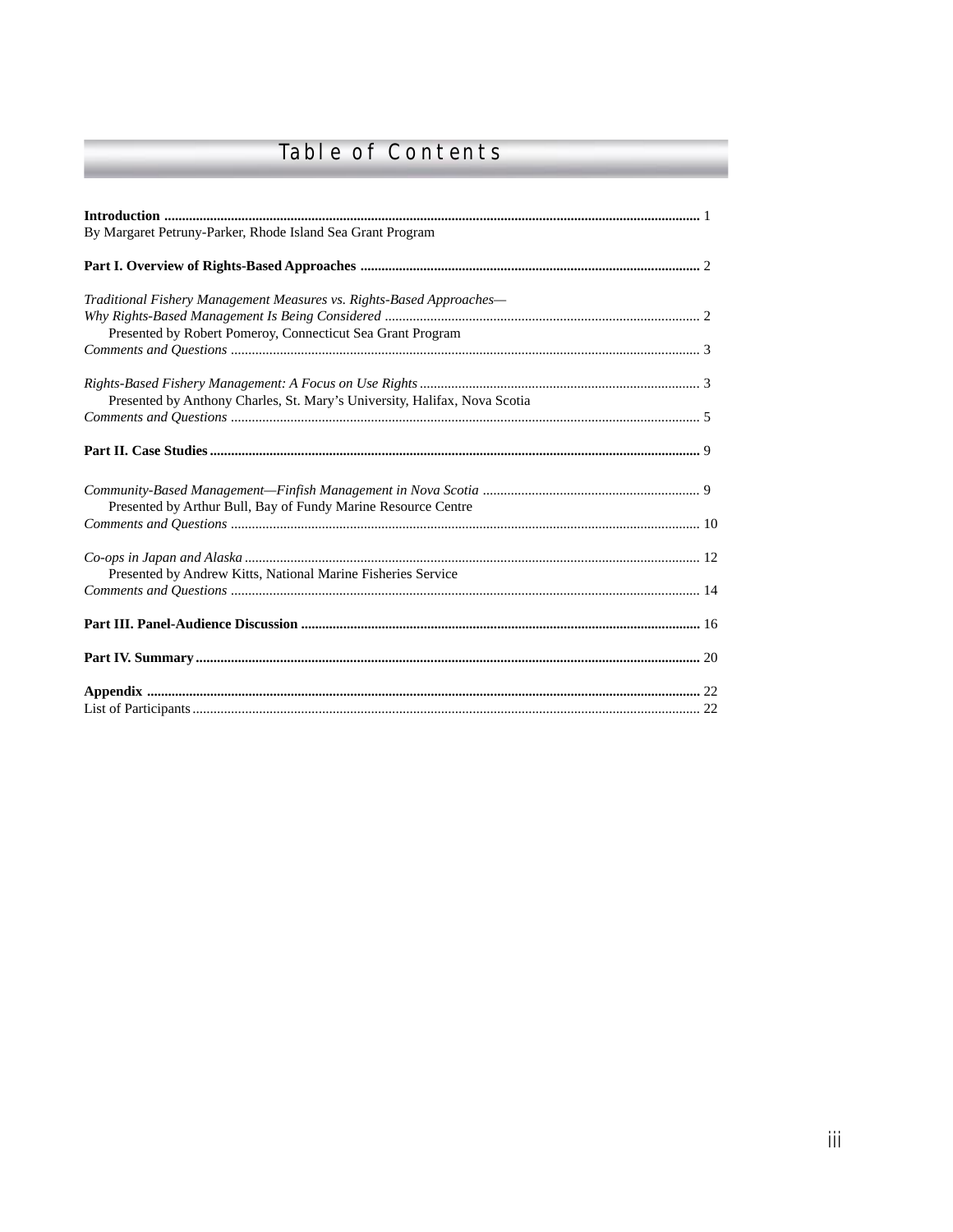The key message emerging from these workshops is that rights-based fishery management discussions should be expanded to examine all the choices, and that no one form of use rights is superior in all circumstances. Much may depend on the type of fishery people envision and the amount of responsibility they are willing to assume in achieving that goal. Most importantly, it may be a matter of trying to create an atmosphere where people believe in the system in which they are working.

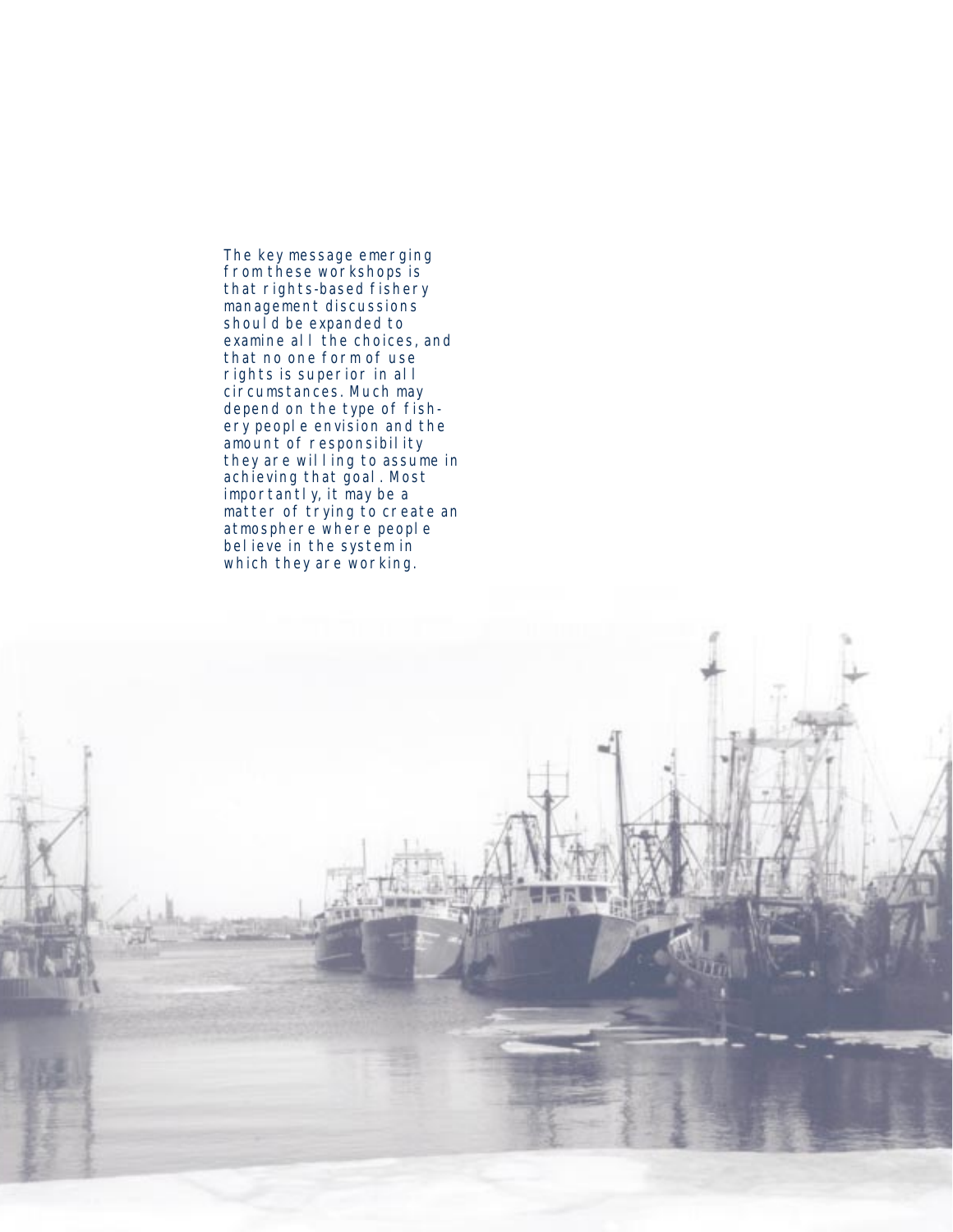# Introduction

# *Margaret Petruny-Parker, Rhode Island Sea Grant Program*

In the United States, fisheries management practices are founded on the public trust doctrine whereby all Americans are considered owners of the fish in the waters off the coast, with the government acting as a representative in managing fishery resources. However, declining fish stocks, more restrictive management measures, and decreasing profitability in some sectors have resulted in a movement toward limiting access to fishing, a first step in rights-based management. This privilege to fish, or user-rights approach, can then take on a variety of forms depending on how exclusive the right becomes, the level or entity to which the right is allocated, the transferability mechanisms attached to the right, and the criteria used for assigning the right initially.

In June 2003, Sea Grant Fisheries Extension programs in Maine, New Hampshire, Connecticut, and Rhode Island hosted a series of workshops titled, "Who Gets the Fish? Rights-Based Management Approaches." Part of a larger series of fisheries educational workshops centered on key fisheries management issues, the rights-based management approach workshop was aimed at providing a general overview of the different types of rights-based fishery management options, beyond the individual transferable quota (ITQ) systems most widely talked about. As with the other workshops in the series, this workshop provided an opportunity for fishermen, managers, scientists, environmentalists, and others interested in the issue to come together to review information and begin discussing how this information might apply to fishery management practices in New England. Specifically, participants in the workshop reviewed the range of rights-based management options available and examined case studies of rights-based approaches in use elsewhere with an eye toward the impacts associated with these methods.

Each of the workshops focused on presentations by four speakers who provided a general introduction to the concept of rights-based management, an in-depth view of the different types of rights-based approaches, and case study information on two forms of rights-based management—community-based management and cooperatives. At two of the workshops, panel discussions followed the presentations, with panelists and members of the audience responding to the information presented and offering their views on the applicability of the information to fishery management practices in their area.

The following document is a composite summary of the four workshops and includes an overview of each of the presentations along with the accompanying comments, questions, and answers generated at each workshop. Also included is a summary of the panel discussions that took place in Maine and Rhode Island. At the end is a general summary of the common themes that emerged from all four workshops.

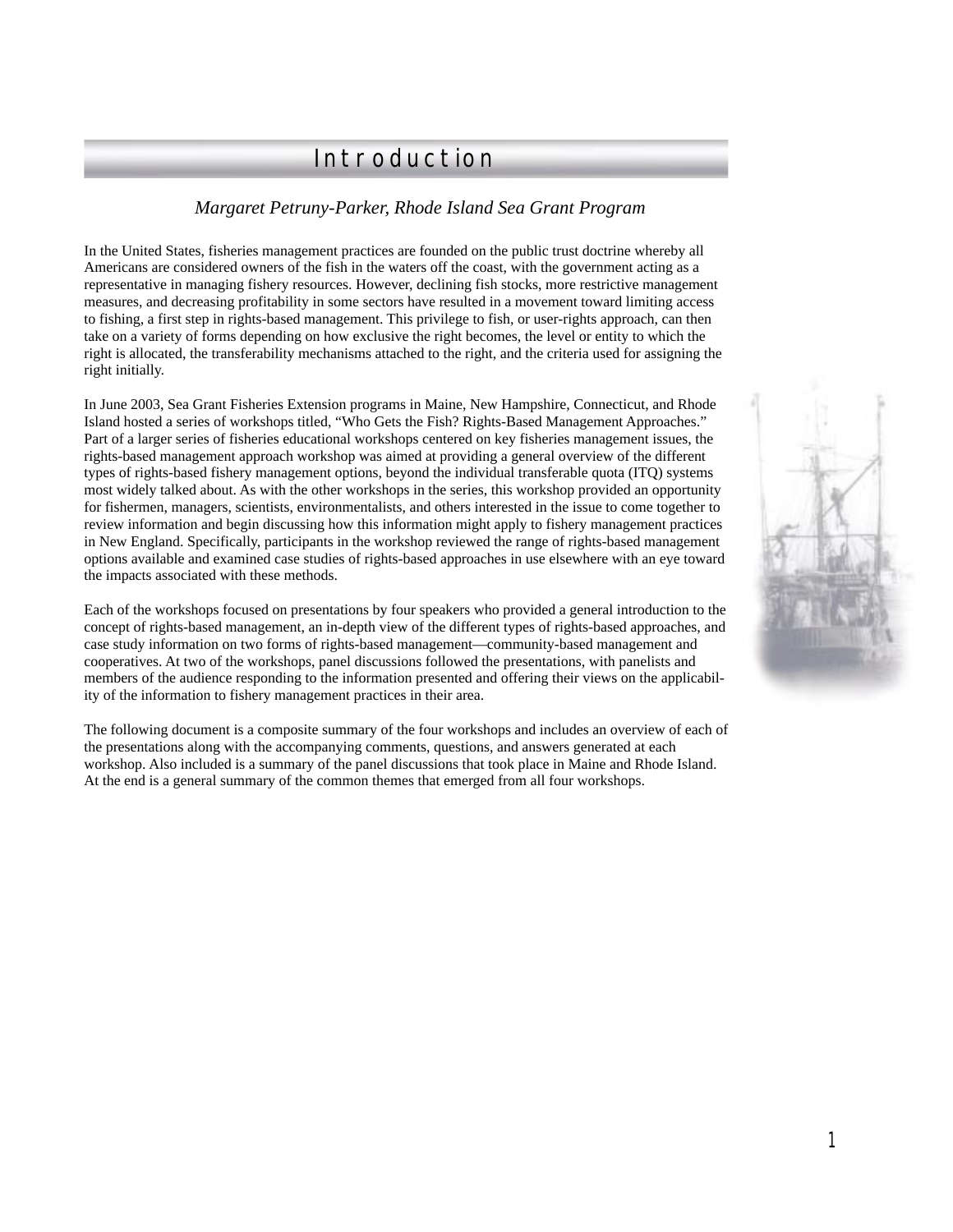# Part I

# Overview of Rights-Based Approaches

# *Traditional Fishery Management Measures vs. Rights-Based Approaches— Why Rights-Based Management Is Being Considered*

*Presented by Robert Pomeroy, Connecticut Sea Grant Program*

#### *Who Owns the Fish?*

In the United States, the public trust doctrine states that the American people own the fish in the Exclusive Economic Zone (EEZ). Public trust includes the idea of free access or the public right to fish. But no one can have exclusive ownership of the fish until they are captured. It is the government's responsibility to act as a representative of the people to manage the resources. However, with our fisheries in crisis, these ideas are at a crossroads. The public trust doctrine makes restricting public rights to access difficult. Public interest in the resource has been based on the idea that those who invest their labor and capital in fisheries have priority rights to them. The public and private sectors both benefit from a healthy fishing industry. And the public interest is expanding; there are commercial and recreational fishing industries but also conservation and environmental communities. To become profitable, the fishing industry must move toward management that allows exclusion and places effective limits on access to fishing. People question the management structures: Where does the public trust begin and end? Can government give away rights to public trust fisheries? Can it create exclusive rights or privileges to fishing? Does rights-based management amount to a giveaway of public resources to private interests?

#### *Rights-Based Management*

The public trust doctrine allows government to lease, grant, and sell public resources—oil, mining, aquaculture—as long as it does not unduly harm public interests. Privatizing fisheries means assigning rights (property, use) to individuals, businesses, or communities. Property is composed of a bundle of rights (access, withdrawal, exclusion) that can be allocated to users. In the past, an individual fisherman held only one exclusive right: the right to own the fish he caught. Other rights were held in common. As fish became scarce and competition and conflict increased, the need to regulate prompted rules such as control of certain gear or closure of the fishing season. As it became clear that regulatory techniques were not effective, the idea of restricting access to the fishery was introduced.

There are a number of ways to restrict access, including limited entry (licensing), territorial-use rights, effort rights, and harvest quotas. Rights to some fisheries have been made more exclusive by assigning individual fishermen the rights to catch a specified share of the total allowable catch. Creating individual rights that can be bought and sold is an attempt to create benefits by converting most of the sticks in the bundle of rights from shared to exclusive rights. ITQs are a form of individual rights where the owner has exclusive rights to participate in the fishery, take a certain portion of the fish, and sell or lease the rights to others. However, these are limited rights, defined in law, whose ultimate ownership remains with the public. Group ownership of fishing rights by communities, cooperatives, or corporations is also possible.

Establishing property rights to fisheries creates stable expectations among users and managers. It provides owners with an incentive for long-term sustainability. The government retains the responsibility to conserve fishery resources for the public, who is involved through the management process. When fishing privileges are limited, the public gives up the stick of free access. Rights-based management involves limiting access to the fishery, but it creates self-interest that fosters stewardship. It also creates winners and losers. There is a fear that fishing rights will become concentrated in the hands of a few owners. The public interest is ill served when limited pools of people gain more and more power over access. Community ownership may be more acceptable. But there is also a concern that continued open access will lead to more overfishing, overcapitalization, and loss of profit. Rights-based systems depend on the design of the management approach, the specified exclusiveness of the right, the conditions under which it could be transferred, and the basis for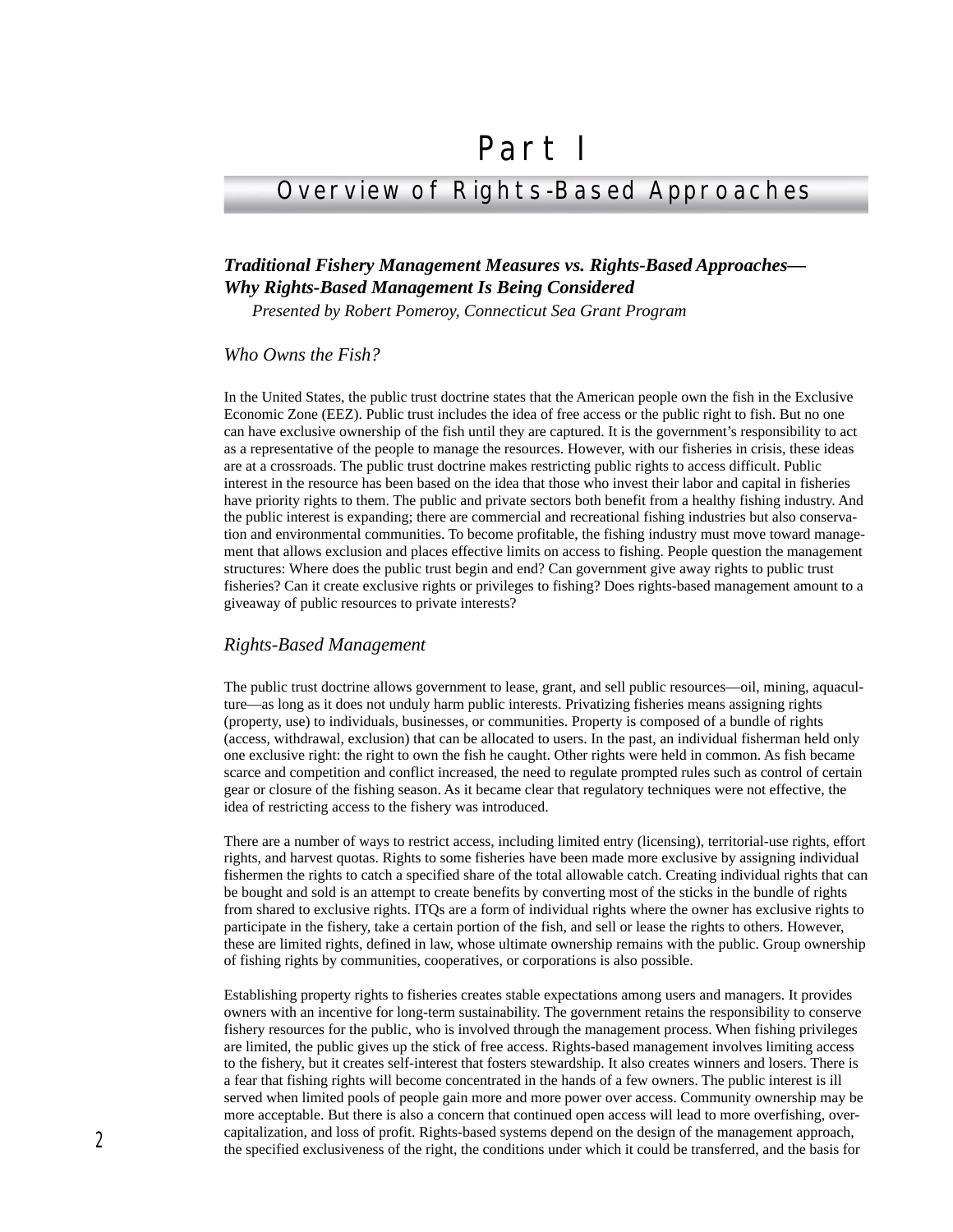the assignment of the rights. The assignment of rights not only to fishery access but also to a specified share of the catch is a controversial issue. Individual fishing rights or property ownership does not automatically lead to better stewardship. It depends on the mentality of the people who participate. Property rights approaches to fisheries management are not new; they have existed for centuries. As the trustee of fishery resources, the government may assign exclusive rights to the resources only if it is in the public interest. Rights-based management approaches already exist in many fisheries. However, it may not be appropriate for all fisheries.

#### *Concluding Remarks*

The choice of a rights-based management approach will depend on many factors—social, economic, political, and biological. If this approach is taken, managers and fishermen must work together to identify the form of rights-based management that will work best for the fishery based on its history, the attitudes of the fishermen, and the nature of the resource.

## *Comments and Questions*

- **Q:** Would you equate all limited access fisheries as rights-based fisheries? **A:** Yes.
- **Q:** There is a big difference between fishing and the rights involved with mining the seafloor or drilling for oil because these are sold to benefit the public. With fishing, it is not sold. The people who catch the fish are the people willing to put the money into boats, nets, etc. Once they catch the fish, the fish are theirs. There is no payback to the government.

**A:** There is a debate about whether fishermen should be paying the government for access to the fishery. Fisheries are one of the only resource uses in this country that does not pay. Forestry pays. Grazing pays. Water use for aquaculture pays. Fisheries do not pay for use of the public resource.

- **Q:** You did not mention whether these rights would be given away to create instant millionaires or whether there would be some sort of system to share the rent either up front or through taxation. **A:** I just wanted to set out the general structure. That will be covered in other presentations.
- **•** There are license fees in Canada and that might be considered as some sort of rent. However, aquaculture sites cost nothing. It may play out differently in different places.
- Under the concept of group ownership, there could be a community development corporation model.
- **Q:** Could you give us an example of a fishery for which rights-based fishing would not be appropriate? **A:** In some cases, communities may not be willing or able to take on the work and responsibility associated with a transfer of management authority. It takes time to go through the social preparation involved in doing this. In the short term the costs associated with doing the work may outweigh the benefits.

# *Rights-Based Fishery Management: A Focus on Use Rights*

*Presented by Anthony Charles, St. Mary's University, Halifax, Nova Scotia*

## *Introduction*

There has been a lot of discussion about ITQs, and economists keen on studying the impacts of ITQs have fostered the discussion. But other alternatives should also be examined. People see the need for a change in fisheries management approaches, but they are seeing only one option because of the exposure to this one option. Rights-based fishery management discussions need to expand to look at all the choices.

Fisheries managers are often looking at what can be done to limit fishermen's activities, but there is a need to consider how to provide for rights or privileges. Issuance of fishing licenses can be talked about as a "right," but it is a "privilege" given by the government. The terms, "rights," "privileges," and "responsibilities" are often meshed together. In Canada we have several examples of rights-based fishery management.

Two kinds of rights are most important in fisheries: *Use rights* deal with who has the right to "use" the fishery (i.e., to go fishing) while *management rights* address who has the right to manage the fishery. Management rights are crucial in fisheries; the holder of the rights will vary depending on whether one is

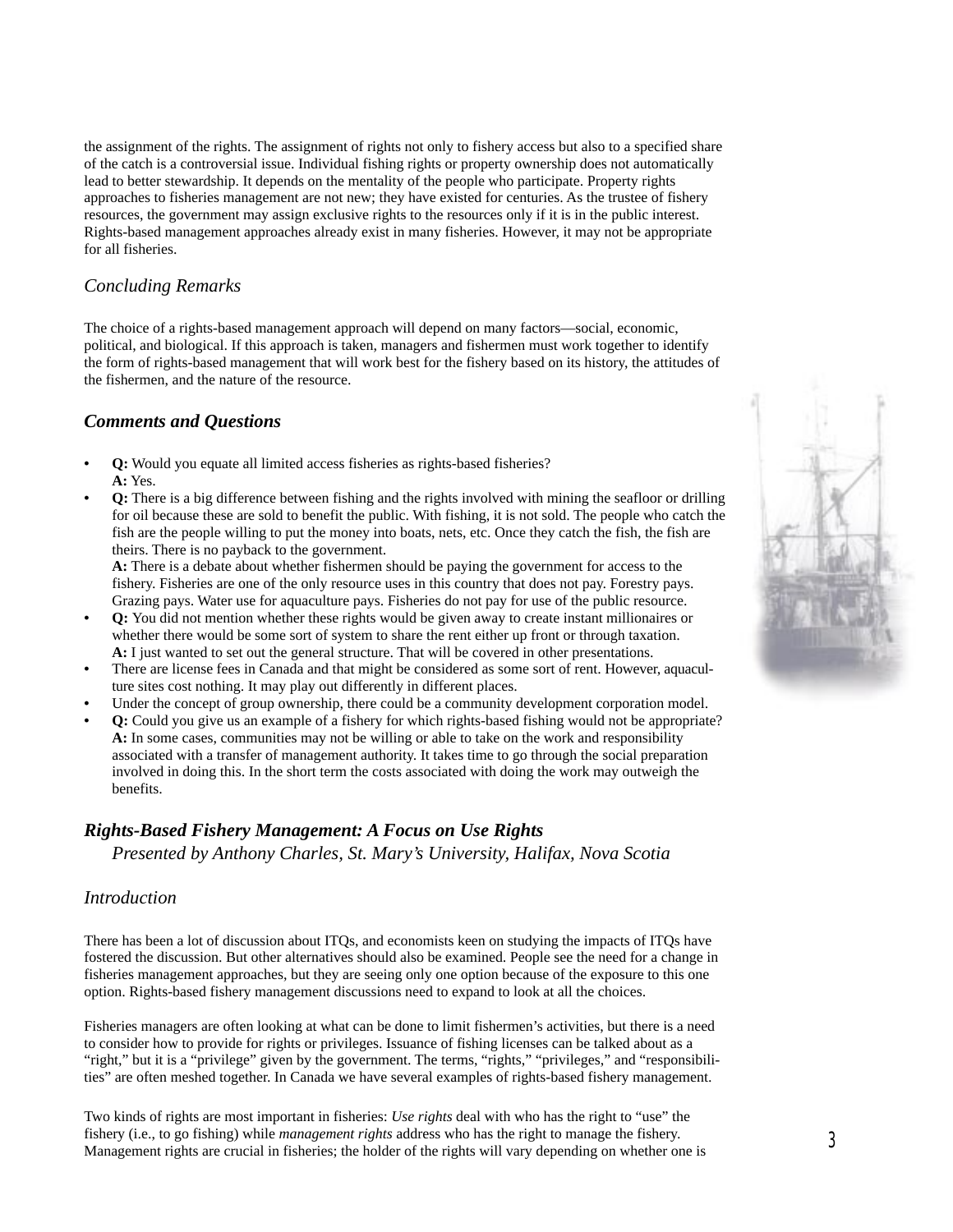talking about big policy issues—what the fishery will look like in the future—or specifics, like deciding on hook or mesh size in a fishery. Use rights—the focus here—concern how access to the fishery is restricted, the amount of fishing effort each participant is allowed, or the catch each can take. Those with such entitlements (whether individuals, groups, or communities) are said to hold use rights, while all others do not have the right to use the fishery. In practice, a management measure (e.g., number of traps a fisherman may use in a lobster fishery) can be seen as a restriction (negative) or a use right (positive)—the fisherman having the right to use that number of traps.



#### *Choosing a Use-Rights System*

It is important to remember that no one form of use rights is superior in all circumstances. The choice will depend on society's objectives, the fishery structure, history and traditions, social and cultural factors, the economic situation, pre-existing rights, political realities, and fish stock realities (Fig. 1).

There are two primary considerations when choosing a use-rights system: the type of use right and the level at which the use rights is held. The types of use rights can be divided into two categories: *access rights* and *withdrawal rights* (Fig. 2). Access rights cover territorial use rights in fishing (TURFs) and limited-entry access rights. TURFs are rights to specified fishing locations, such as informal rights for lobster fishing. Limited-entry rights are those assigned through licensing to limit participation in fishing. This can be an effective first step in generating economic benefits by slowing expansion of capacity, but it does not resolve all fishery management issues (e.g., the "rush for the fish"). Withdrawal rights are divided into input rights (effort limits) and output rights (catch quotas). Input rights are numerical rights pertaining to use of a certain amount of fishing time or gear, a certain boat size, etc. An example is number of lobster traps per fisherman. These rights may provide cost-effective management, minimizing waste. Effort limits increase incentives to expand uncontrolled factors, but they require adjustment because technological change increases fishing effectiveness. Output rights are numerical rights to catch a piece of a total allowable catch (TAC). This can exist as community quotas, such as the Canadian Maritimes groundfish fishery, or as individual quotas, such as individual nontransferable quotas (INTQs) or ITQs. Output rights may reduce the race for the fish, reducing overcapitalization. But these rights also increase the incentive to underreport catches, and to dump, discard, or high-grade, thereby increasing waste of the resource.

Figure 1. Use-rights assessment process

The second consideration in choosing a use-rights system is the level at which use rights are held. Use rights may be held by a fishery sector, fishery organization, cooperative, community, private company, community development corporation, or an individual fisherman. The level of use rights is a crucial choice, as it can dramatically affect the impacts of use rights on stakeholders and communities, and the choice may be essentially irreversible. Irreversibility is especially an issue if rights are allocated at an individual level. In contrast, community-based rights are allocated geographically rather than to individuals. Fishermen (and their communities) create and enforce management plans and allocate rights in keeping with the local situation. An example of community-held rights in Canada is that seen in the lobster fishery off the coast of Cape Breton, Nova Scotia. A dispute over fishing territories led to consensus that areas would be divided based on land-access or connection to the ocean, and an area would be set aside as a common area to be used by those who might come upon hard times and need access to go fishing. Another example in the Canadian lobster fishery was based on the Marshall decision, which recognized the rights of aboriginal people to fish commercially. This resulted in individuals within communities pooling together their allowable lobster traps and deciding how to fish.

In making a choice, there are numerous issues to consider: How should use rights be allocated initially? Should market forces decide who gets the use rights? Should use rights be individual- or community-based? What should be the duration of use rights? Should use rights be transferable?

*4*

If one is trying to create a rights-based management system, the reality is that if rights are assigned to individuals, working the rights into a community-based level is unlikely. Once the rights are individualized,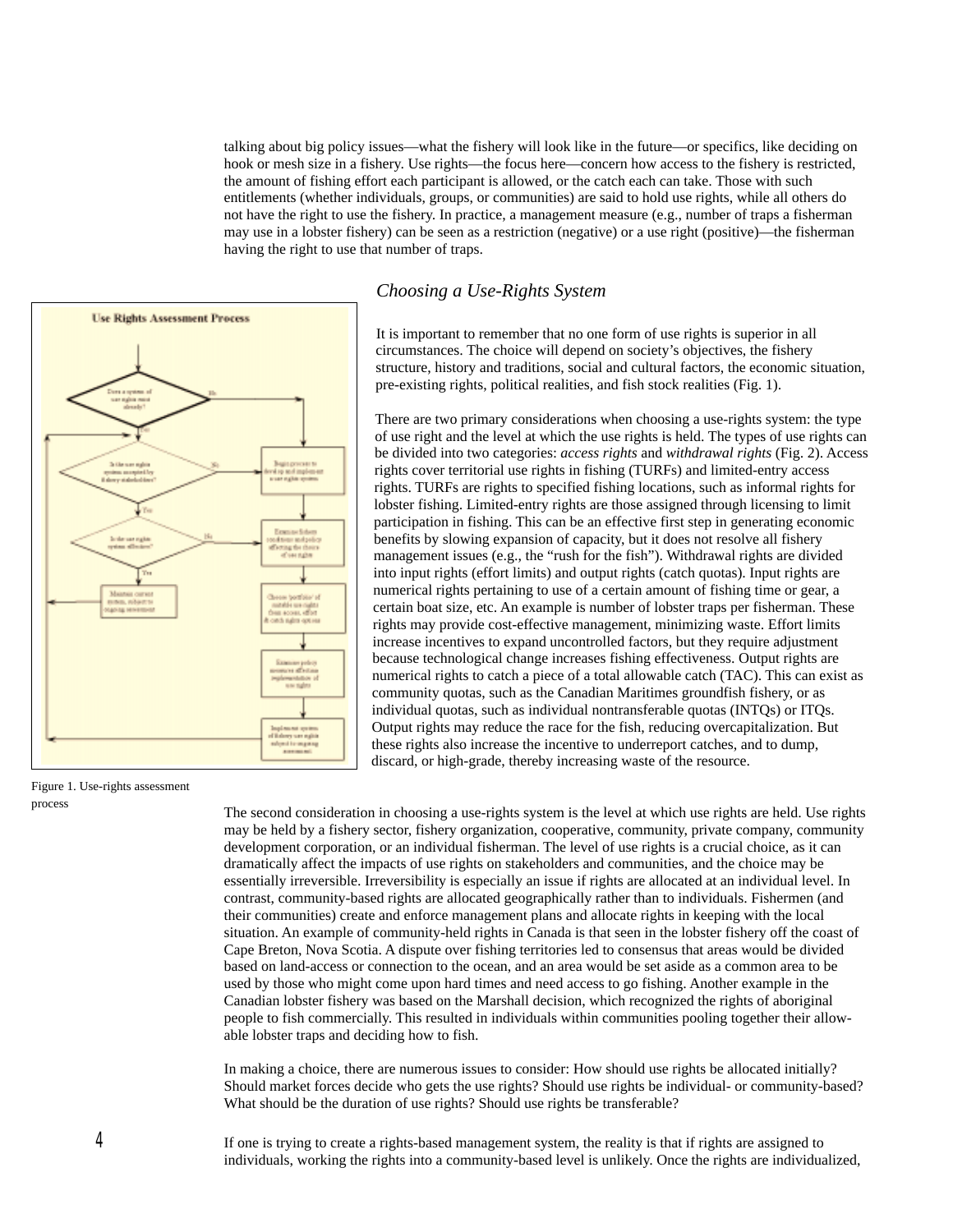they become dispersed. To proceed in the opposition direction—such as with the fixed-gear groundfishing sector in the Canadian Maritimes where the TACs were divided and assigned to community management boards—allows great diversity in how each board deals with its package of fish. Some have tried to maintain a community focus and maximize the value of the fish available to the whole community. Others have chosen an ITQ route. Some have INTQs. This diversity is not possible when the choice is to begin by dividing to the individual level. The order in which changes are made is important.

## *Canada's Atlantic Groundfish Fishery*

An example of a use-rights system is found in the Canadian groundfish fishery. Within that fishery, however, each sector has chosen a different level to assign rights. The offshore sector uses "enterprise allocations," which are corporate quotas. Introduced in the early 1980s, these allocations were meant to stabilize the fishery but now are being sold between companies. The fixed-gear sector utilizes community quotas. These have led to a variety of arrangements of rights sub-allocation among fishermen in each community. Lastly, the mobile-gear sector employs ITQs, which were meant for individual, independent fishermen, but have become processor-controlled quotas held by about six companies. Often, transferability of rights occurs whether desired or not, leading to a concentration of rights. The examples of rights-based approaches in Canada demonstrate that, once a system is set up, there can be unexpected effects. For example, processing companies can find ways to control individual quotas so that fishermen become puppets of the processing company. With the allowance of transferability, one can expect a concentration of fishing effort, leading to



the inability of some to be successful and will choose, or be forced, to get out of the fishery.

Figure 2. Types of use rights

# *References*

- Charles, A.T. 2001. *Sustainable Fishery Systems*. Blackwell Scientific Publishing, Oxford U.K.
- Charles, A.T. 2002. Use rights and responsible fisheries: Limiting access and harvesting through rightsbased management. In: *A Fishery Manager's Guidebook: Management Measures and Their Application* (K. Cochrane, ed.). FAO Fisheries Tech. Paper #424, Food and Agriculture Organization.
- Townsend, R.E. and A.T. Charles. 1997. User rights in fishing. In: *Northwest Atlantic Groundfish: Perspectives on a Fishery Collapse* (J.G. Boreman, B.S. Nakashima, J.A. Wilson, and R.L. Kendall, eds.). American Fisheries Society, Bethesda, Md.

#### *Comments and Questions*

- **Q:** In looking at the flow chart for the use rights assessment process, it appears that what is missing is the idea of economic modeling. I would assume some economic modeling would have to be included. **A:** That is a good point. I am a natural resource modeler by background. Biological, social, and economic realities do form the foundation for the decision-making process. There has been a lot of economic modeling of ITQs. They are handy to model. Fishermen are treated as companies as in supply and demand analyses. It is more difficult to model the differences between individually based rights and community-based rights. Within a community-based system there is a whole range of options of how to allocate to the individual level, making the modeling more difficult.
- The modeling when you get to a corporate right involves a number of questions, such as what happens to the dealers, the market price, the community infrastructure. We need to look at socioeconomic impacts in addition to biological impacts.
- In the end you need some kind of cost-benefit analysis of all of these various options.
- **Q:** Under community-based management, what entity is actually recognized by Canadian law? Is it geographic communities or government boards that define a community? **A:** Under Canadian law, none of that is recognized. It is all in the regulatory framework of how the Department of Oceans and Fisheries is operating. It is more of an administrative process rather than a legal process. It is currently under review.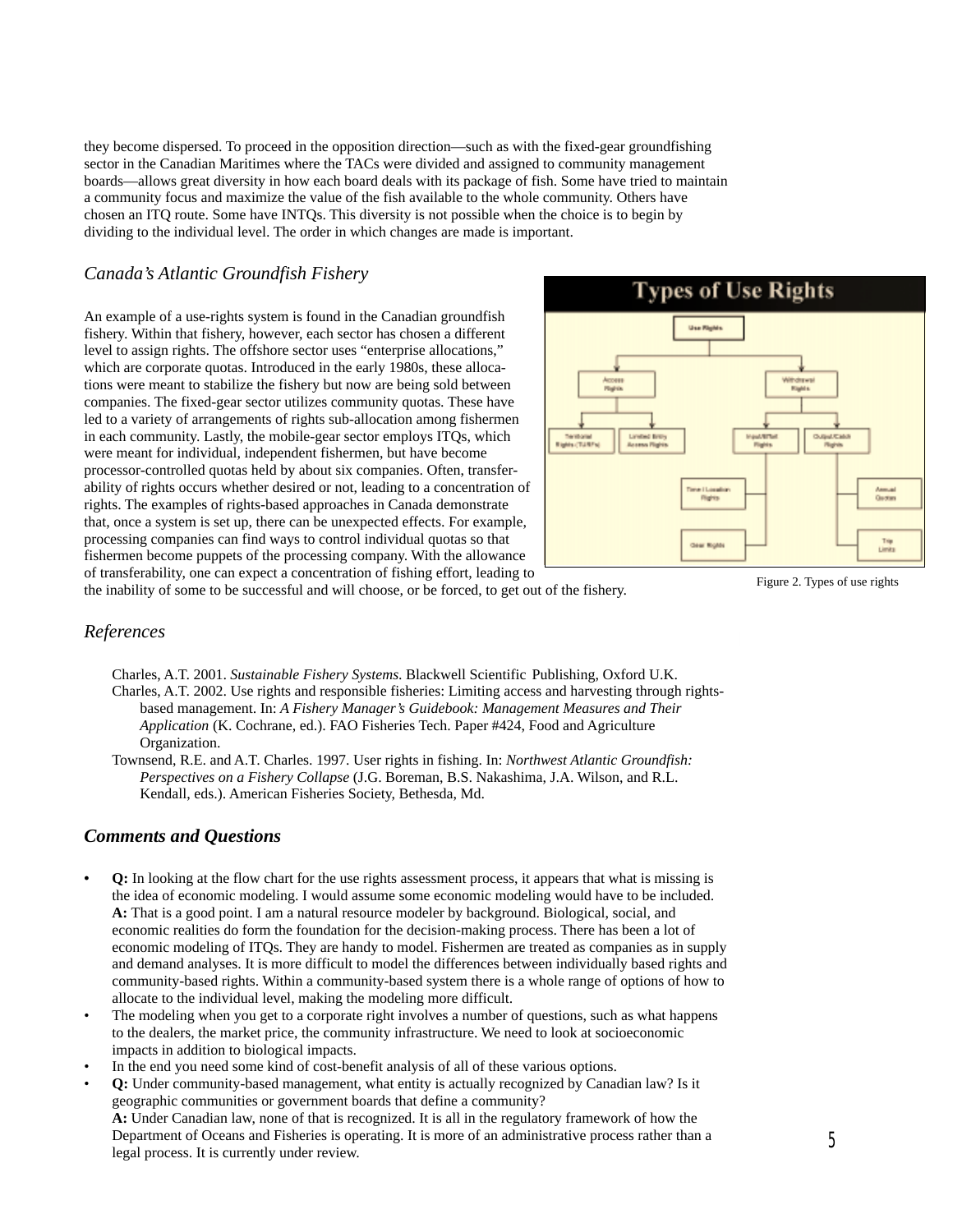- **Q:** There is interest in this country about the option of INTQs. Do INTQs have value to fishermen when they want to get out of a fishery? Could you expand on how that is being carried out? **A:** The question about value is an important one. It is hard to say what you could sell the quota for when you cannot sell it. It is a matter of security of holding that quota over time. There are a number of ways that the INTQ is administered. Sometimes you can sell on an as-needed basis, such as a temporary transfer. Individuals within a community with a government management board may not be able to transfer quota to another individual in another community under another management board unless both boards agree to the transfer. Also there are ways around INTQs. An example would be when one company decided to close down its fish plant and shifted that quota to be caught to another community. It was able to do this because it was a company quota not assigned to a location.
- **Q:** In New England, some of the regulations are based on days at sea. There is talk about being allowed to lease days at sea. It seems as though days at sea have become property rights like quotas. **A:** The issue of transferability will be there with a days-at-sea arrangement as well.
- There can be some positive impacts associated with consolidation in fisheries that are overcapitalized. Making rights transferable can be thought of as giving people a choice to be able to get out.
- **Q:** Shouldn't we be asking ourselves what we want a fishery to look like? **A:** Yes, that is a first step.
- **Q:** In recent discussions with staff from NMFS and the director of the New England Fisheries Management Council, I found they did not know what the fishery should look like—there was no clear vision. **A:** Fishermen in certain fishing sectors in certain areas within Nova Scotia do have an idea of what they want their fishery to look like. Those visions tend not to look the same, but they have been able to pursue different paths because the decision was made to allocate to communities. Maybe there is no single view of what the New England fishery should look like; maybe you have to focus locally.
- **Q:** It is also a matter of how detailed you want to get in determining what a fishery should look like. **A:** There are different issues and different levels of discussion. Local decisions in Canada tend to be related to the more detailed questions, such as how gill nets will be used, when fishing is going to take place, etc. Broader questions about fishery management options, such as the future existence of ITQs, are addressed on the government level.
- **Q:** Are there management models that reward people for conservation? For example, people who choose not to pursue a species that is in trouble by modifying their gear or avoiding certain areas run the risk of being penalized when historic catch records are used to allocate that species. Can conservation credits be issued?

**A:** It may involve the idea of stewardship rights. An example of this is in Cape Breton where the community decided to reduce the number of traps as a conservation measure. They could see that in the long run they would benefit. With groundfish it may involve population models and being able to track a community's fishing practices and associate this with stock availability. Maybe there is a way of bookkeeping to assign credit.

- **Q:** When ITQs or the regulations behind them are formulated, language can be put in place to prevent people from elsewhere, who have no interest in the fishery, from buying into the fishery. A fishing permit could be required. There is the fear that someone, say in Kansas, will buy up shares of quotas and have no interest in the fishery other than financial gain. **A:** It is a worry. I would have tended to disagree with you a couple of years ago but now I have seen the results in Canada. Some in Canada simply sit back and collect their checks.
- **Q:** Were safeguards put in place in Canada to prevent this? **A:** Yes, but these safeguards were bypassed. Non-transferability clauses have been bypassed. Trust agreements have developed. Fishermen have become nominal owners of the boats.
- **Q:** Can a processor sit on a management board? **A:** A processor cannot have a share but he may sit on a board—it is up to the particular board. Management boards tend to be driven by the fishermen, and processors support the management boards.
- **Q:** With community quotas, decisions are made regarding who, when, where, and how fishing takes place. Who makes the decisions on the ITQ level? **A:** At the ITQ level, the management board puts little focus on policy issues. Once at individual level, you loose the potential for the group to work together.
- **Q:** Are size and trip limits decided by the government?
- **A:** The government works with associations to establish ground rules.
- An advantage of having an allocation of quota is that there is less need for input controls.
- In the lobster fishery, we have certain areas that have Lobster Conservation Management Teams. The government says you must get to this target and the teams in individual areas decide how to get there. This is brought to the Lobster Management Board that says yes or no. It is not always perfect. This is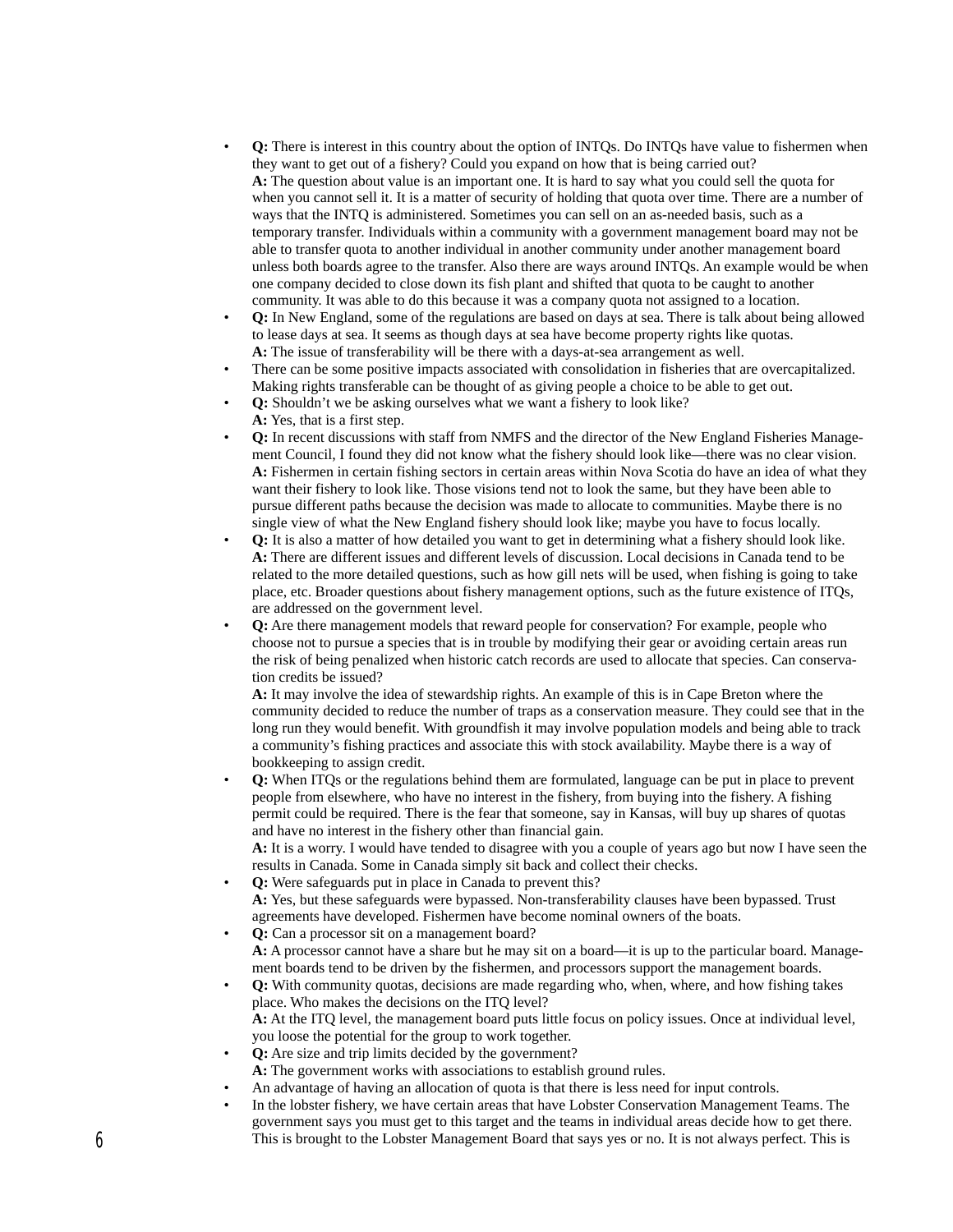the same type of thing you [the presenter] are describing. It seems to work. But we are not given quotas.

- **Q:** Could you define the word "fishery"? Does it refer to a marine geographic area? **A:** It is defined by what people think of as being the fishery. For example, we sometimes talk about the Maritime Canadian lobster fishery. This includes the lobsters, the people fishing for them, the buyers of lobster, and the ecosystem that the lobster lives in. A "fishery system" goes to the consumer level—I do not usually think of a fishery going that far.
- **Q:** In a rights-based fishery management approach, only the commercial fishermen get to decide how to manage the fishery. The resource belongs to all of us. When do the rest of us get to say something? **A:** That is where the idea of management rights comes in. There are two different aspects of managing the fishery. For example, the types of hooks to be allowed is one level of decision making. Nonfishermen are probably not going to have much say in that. But there are other issues, such as should we have input or output rights? Should we rely on quotas or on gear limits? Should we have transferable rights? These kinds of issues affect everyone. The big issues are the ones that should be widely discussed. It depends on the type of decision you are talking about.
- The subject is just so broad. Limited access is difficult. When is the right time to incorporate rights-use management? Historical landings drive the quota management system in Canada. What you did in the past determines the future. Canadians need to look back and assess this approach and what it has generated in terms of the haves and the have-nots. There is a fear in this community of who gets what.
- There are mixed reviews in Canada. You have to dig deep to see all the impacts. There are winners and losers. Boat owners who were forced out because they did not have enough quota to make a go of it did receive some money when they sold out. But you also must consider impacts to the crew, boat repair businesses, etc. The community approach has developed a good sense of involvement.
- **Q:** In this country [the United States] we have many different institutional entities involved in managing fisheries. When you have this kind of complexity involved, how do you develop a coherent system? A: There are many options available. My concern is the feeling that our system is not working and there is only one other option. This does not answer your question about the large number of institutions but having these kinds of workshops gets a discussion going.
- **Q:** In Canada, do fishermen have to keep all their catch? **A:** If you are caught dumping fish you are penalized. If you are fishing in a mixed species situation, you have to stop all fishing once one particular species is caught.
- **Q:** This seems to come back to what society wants. Why wouldn't one start from the same starting point as you would for offshore oil? Society wants to maximize rent from the resource, to maximize the share of the rent that goes to the owners of the resource. If you start with this, the other things are secondary issues.

**A:** There may be a lot of different views on what society wants. Your perspective may be opposed. It can be difficult to figure out what society wants.

- Society makes decisions every day not to maximize rent for some reason or another.
- **Q:** Opportunity costs need to be understood. **A:** Every action has opportunity costs but they are not necessarily monetary. For example, what is the opportunity cost measurement of a declining community as a result of a certain rights-based management approach?
- The current moratorium on development of offshore oil and gas suggests that society does not want to maximize rent. It may be the same in fisheries—we do not want to be continuously fishing at maximum sustainable yield because of other effects on the ecosystem that need to be taken into account.
- **Q:** When talking about fishing rights being given to a particular organization or fishing sector, it may be a matter of pushing the problem to a lower level and letting them deal with it. **A:** No matter what the level, management decisions will still have to be made.
- Fishermen tend to have an antagonistic relationship with regulators. When you do involve fishermen in making decisions, there is a higher level of compliance. It results in an overall improvement in management. Fishermen need to be given the skills to participate.
- **Q:** What is considered fair? **A:** It is not my expertise to define what is fair. What we see in Nova Scotia in the decade since various types of use rights were handed out is a lingering sense of how unfair a particular exercise was. It is probably more of a process thing.
- An example of unfair is a system where you give up rights and someone who did not fish at all ends up with a lot of quota.
- **Q:** Defining what is fair involves a subjective evaluation. It is not the job of fishery managers to define what is fair.

**A:** If I were a public resource manager, and I was handing out use rights, I would have to deal with what is fair. It is difficult—it is a matter of figuring out a fair process.

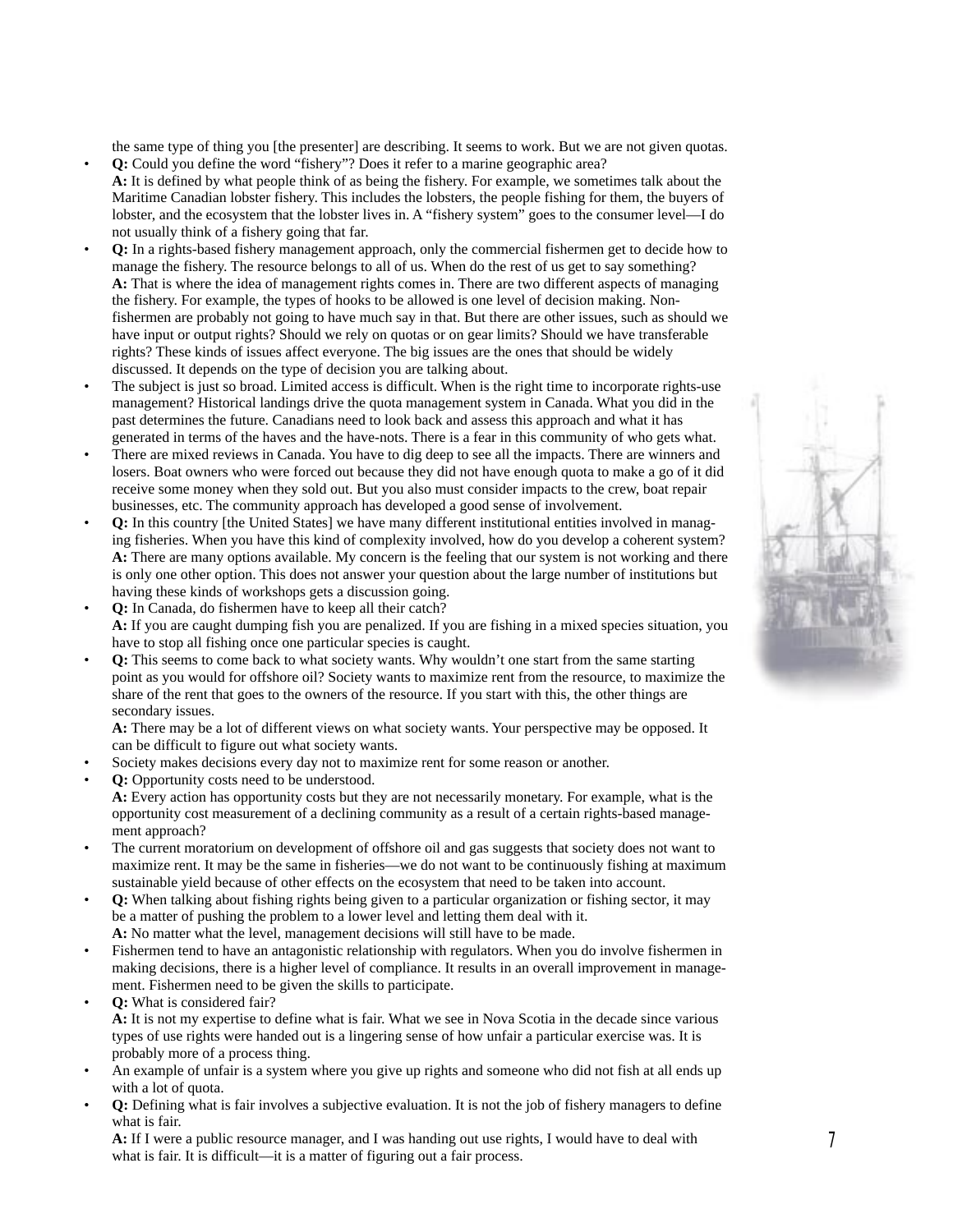- **Q:** It is important to distinguish between procedural justice and distributive justice. Working more on the process will enhance the acceptability of the outcomes.
	- **A:** In Canada people are still reacting to what was perceived as a flawed process.
- **Q:** Do you know of studies that compare productivity in terms of fish recovery in association with different rights-based systems? Is one or another shown to better or worse than the rest? **A:** No, I have not seen comparisons in terms of conservation benefits. There is about to be a study in Nova Scotia on community quotas arrangements that have been done. It will look at how different communities have generated different approaches. Unfortunately, what you do not see is a comparison in terms of the big picture—TURFS, effort rights, community quota, individual quota, and limited entry. I am working on a paper at the moment that compares community-based management with the ITQ approach and looking at economic implications. It is hard to model how institutions develop, how effective they are, and how they improve compliance.
- We compared compliance results under a community-based system vs. a centrally managed system in the Philippines.
- If a biologically determined quota is set and adhered to, it does not make any difference what rights system may be in use. That becomes a matter of political will. A rights-based management scheme does not have a predictable biological result.
- The system in place may affect compliance. If fishermen are more actively involved, it may provide a higher incentive for compliance.
- There is a gray area in fishery management discussions regarding a subsidiary action [involvement in decision making] and the allocation of rights.
- **Q:** Has there been any documentation of these use-rights systems in terms of being able to grow fish faster than other management tools?

**A:** I do not think that any particular use-rights system has been demonstrated to be better for the fish and the ecosystem than others. I would not try and sell one of these approaches based on the ecosystem impacts. It has more to do with managing the people involved—not everyone can go fishing as much as they want. It might be better for compliance to regulate the amount of catch being taken, but there is also the incentive to dump less-valuable fish overboard. Creating an atmosphere where people believe in the system is common to all use-rights methods. This promotes better stewardship.

• **Q:** When ITQs were implemented in Canada in the mid-shore fleet, how many boats sold out? How many crew were displaced? **A:** Originally the fleet was about 250 boats—it fell to 132 boats at one point. It has gone down further

since then. There is less crew involved with fewer boats. It might be about 70 boats now. No one has ever done an evaluation of the impacts associated with the change in management structure.

- **Q:** Can you modify the scope of the right once it has been allocated? **A:** The point may be, can you be more sophisticated in what you do initially to overcome problems that might come up? That is a good point. For example, with the community quota arrangement in the fixedgear sector, there is a rule in place that deals with the transferability issue. Two community boards must agree in order for a transfer to be effective. It is not just market force operating. This has been pretty effective. The regulations in the ITQ fleet have not worked. There has been a lot of promotion of particular approaches but preventing concentration and processor control is not easy.
- **Q:** In the groundfish fishery, where the fleet went from 250 to 70 boats, what happened in terms of income?

**A:** Some people think the system has worked perfectly. They wanted a system to reduce the number of players in the game. Processor companies are making a lot of money. Current quota holders and the government think it is great. It has created a few high incomes. It has had a very mixed set of results.

- In terms of irreversibility, the right to make a profit is left out.
- In Canada the rights were given free. Now it would take a lot of money to buy back those quota shares.
- In the situation of state-by-state allocations, changing these allocations has been difficult once they are enacted.
- **Q:** The goals of these rights-based programs need to be examined in terms of their impacts on the fish and fishery management.

**A:** Yes, there has been a separation between the conservation issue and the rights-based management issues. In the Canadian groundfish fishery, we have just about every kind of rights-based approach. There have not been any decent studies comparing these approaches.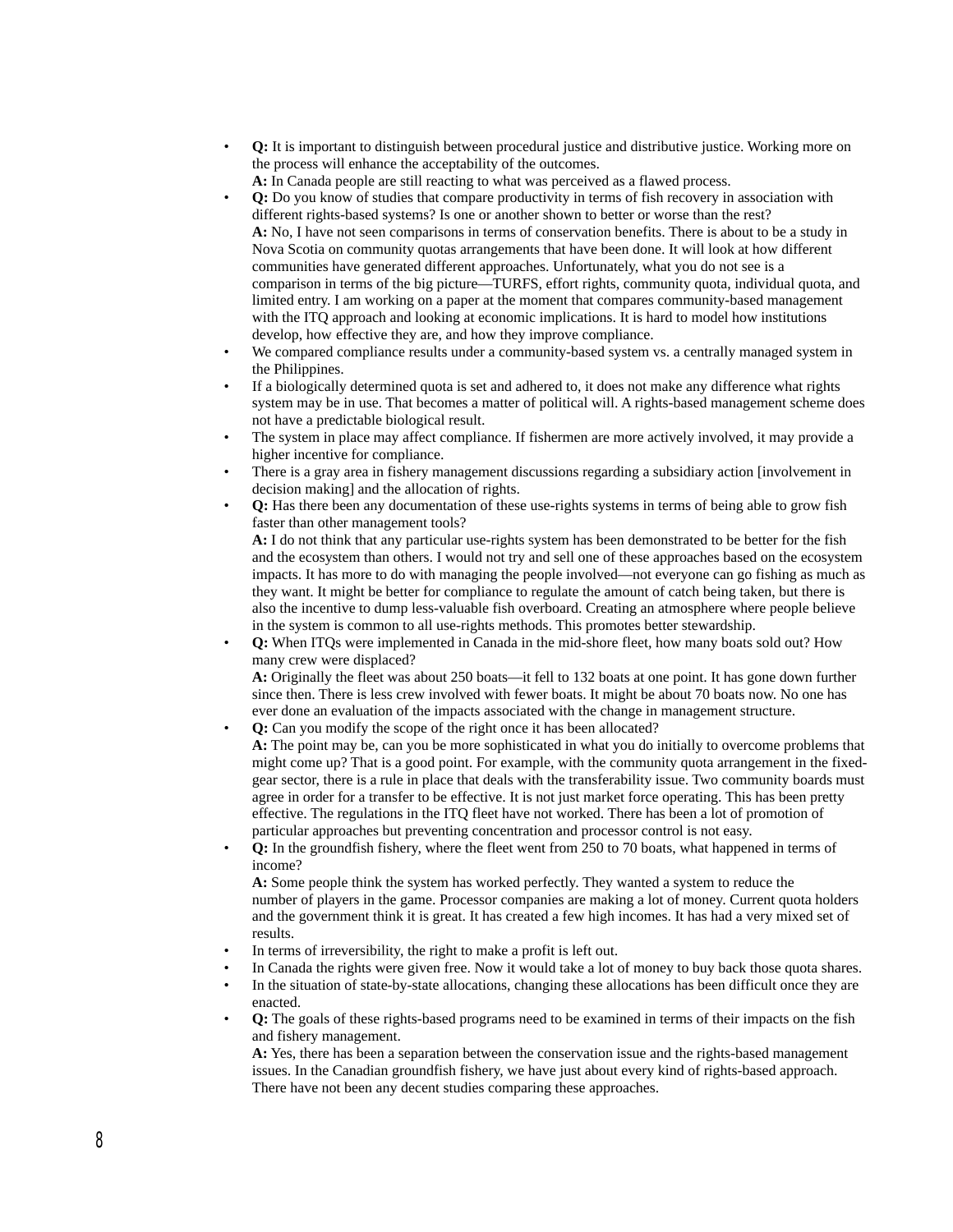# Part II

# Case Studies

## *Community-Based Management—Finfish Management in Nova Scotia*

*Presented by Arthur Bull, Fundy Fixed Gear Council and the Bay of Fundy Marine Resource Centre*

#### *Introduction*

The idea that community-based management is worthy of public debate is admirable. In Canada, we have not had this opportunity. The policies that were put in place in Canada did not go through a public discussion process. I have been working with the Fundy Fixed Gear Council, a management board in Nova Scotia. This is the management board for the under-45-feet, fixed gear, groundfish fishery. I have also worked with a local fishermen's association and with the Bay of Fundy Marine Resource Centre. What I am going to present today is the story of what we did in Canada and how we learned from our experiences, which may prove useful to the discussion here.

Community-based management is very marginal in Canada; not all fisheries are managed this way. The main management system in Atlantic Canada is either ITQs or enterprise allocations (corporate allocations in the offshore region). Community-based management happened in response to this management system. People realized they could not simply fight a system they did not like; they had to come up with an alternative. We have been living with the ITQ system of management for a while. It came into place in the herring fishery in the early 1980s, in the groundfish fishery in the early 1990s, and in the scallop fishery in the mid-1990s. In Nova Scotia, the ITQ system has resulted in the following:

- Intense concentration of ownership (e.g., in the scallop fishery, six men own the 99 licenses; fewer than 10 processor companies own all the mobile groundfish quota in southeast Nova Scotia).
- Fishermen working for the processing companies—the owner/operator policy has been circumvented through trust agreements. The fisherman in the wheelhouse may look like the owner but in reality the company owns the quota.
- People making their living in the fishing industry who do not fish. They lease or sell the quota. Locally they are known as "slipper skippers."
- People who were in the fishing industry, such as crewmembers, are no longer involved.
- A loss of attachment to some quotas. Once the quota is concentrated, it can be moved to another location.

It is important to be skeptical about research on ITQs because there are winners and losers in such a system. The losers may have been displaced and may not be contacted to contribute their viewpoints on the system. Furthermore, a fishery may be in good shape but the profits being realized may only be in the hands of a few people or companies, such as what occurs in our scallop fishery. Others have to buy the quota from these companies to fish in the fishery.

## *Community-Based Management Comes to Nova Scotia*

In 1996 there was a strong move to bring ITQs into the under-45-feet, fixed gear, groundfish fishery. There was a huge protest in response to this, with many community members and fishermen involved. Out of this protest came a process of negotiation, resulting in the federal government's decision to accumulate catch histories and allocate quota by county. The fishermen's associations in each county would then have to decide how to allocate it further. The federal government would simply monitor when the quota had been caught. In some areas, fishermen took on the responsibility of managing the fishery.

The fishermen set up a system of democratic self-governance. Quotas for cod, haddock, and pollock were allocated by the government. There was no capacity-building or policy directive. However, the Canadian

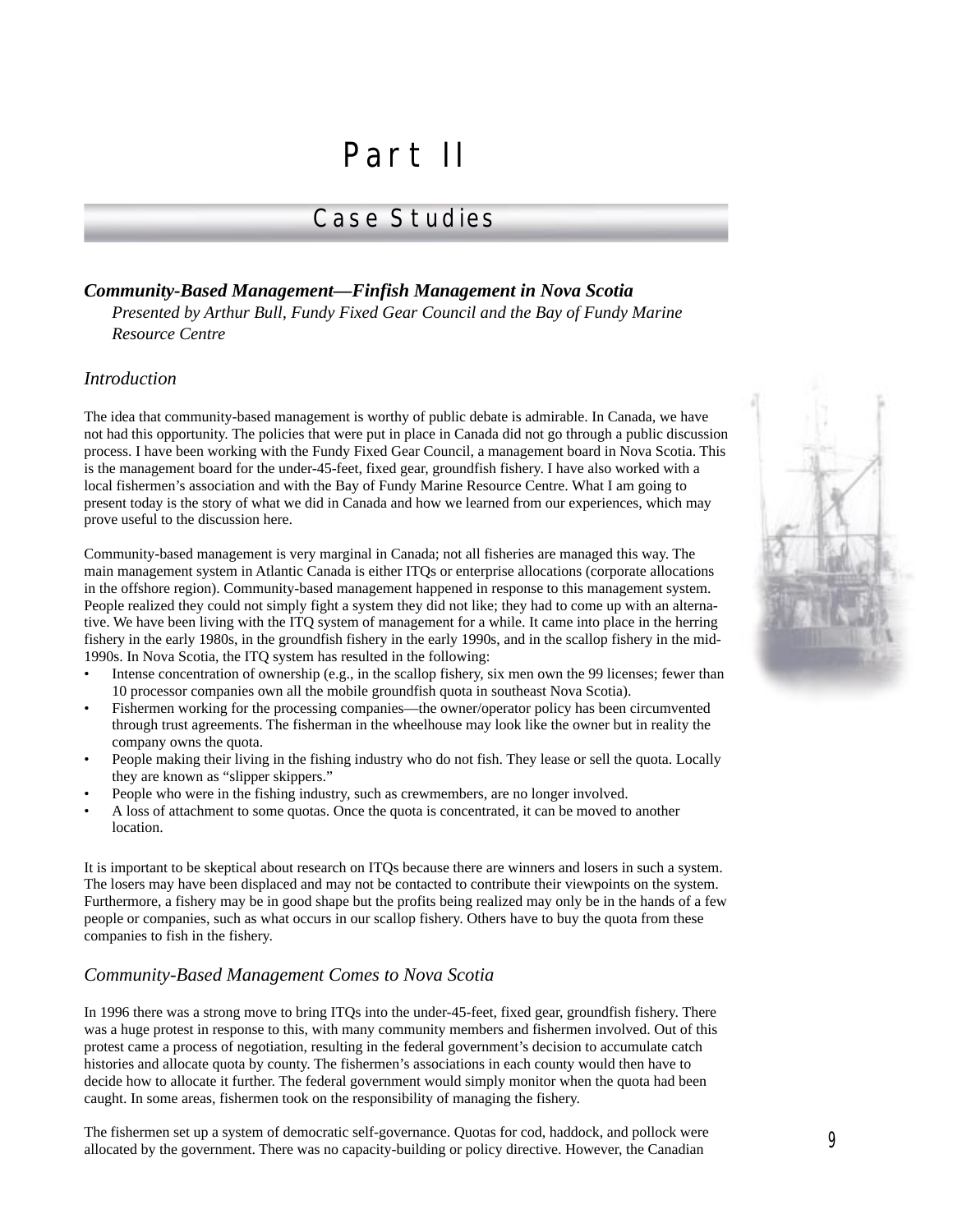Department of Fisheries and Oceans (DFO) did stipulate that no fish quota could leave the assigned management board to another management board without an agreement between the two boards, and that licenses would not be issued or renewed to anyone in a management area without the management board's approval.

The Fundy Fixed Gear Council required fishermen to belong to a fishermen's association to be able to be part of the council, and these fishermen's associations comprised the management board. A system of compliance was also created. Fishermen were required to sign contracts with the management boards. An infractions committee was established with members from the fishermen's associations. Fishermen were reluctant to sanction each other, so a system was set up whereby fishermen rotated on this committee. Files containing the information on infractions were kept anonymous—only the secretary tracked names—so members of the committee did not know the individual being sanctioned.

The fishermen also created a system of port representatives. Every wharf elects a representative and an alternate to act as the eyes and ears of the Fundy Fixed Gear Council at the wharves. They also set up management committees for each gear type, including hand-line, longline, and gillnet management committees. They set the weekly catch limits. And there is a licensing committee to deal with issues regarding access.

This system is based on a firm bedrock of democratic fishermen's associations. Without this grassroots type of organization in place, making the leap to community-based management would be difficult.

#### *Final Thoughts on Community-Based Management*

This type of community-based management addresses every aspect of the fishery, from who is allowed to fish to research projects conducted, conflict resolution, policy relations with other groups, and interactions with federal managers. The overall system can be thought of in terms of three columns of responsibilities. In the first column are the things that the management board is entirely responsible for deciding. In another column are things, such as on-the-water enforcement, for which the federal government is entirely responsible. In a middle column are the shared things, such as the scientific research.

Community-based management is a dynamic process that can develop into other things. For example, in our area, this approach has resulted in the establishment of the Bay of Fundy Marine Resource Centre, a community-run institution that provides technical support to all the fisheries in the area. This was also the driving force in creating a network of 14 groups around the Bay of Fundy that formed the Bay of Fundy Fisheries Council, and a cross-border initiative centered on the Gulf of Maine called the Saltwater Network.

This approach involves a tremendous amount of capacity building for democratic organizations. Being part of a fishermen's association is a very important element. People need to decide, through a democratic process, how they want their fishery to look. Fishermen do not talk about owning the fish, although there have been conflicts about dividing fish among groups. They view the fishery resource as a common-property resource; this is part of their principles. It is a trust agreement between the federal government and the local communities in which the fishermen take care of the resource on behalf of the Canadian public. They do this because they are in the best position to make the decisions. A community-based approach with decision making primarily at the local level provides an opportunity to adapt to changes in resource abundance. As for the question of rights, it is more a question of responsibility than it is about property rights.

#### *Comments and Questions*

**0:** Where was the community-based approach set up?

**A:** When they gave out quotas, the government went mainly by counties. In the Bay of Fundy they lumped together five counties. This included the whole Nova Scotian side of the Bay of Fundy as well as counties on the New Brunswick side. It was a large geographic area. Most of the licenses were held in Digby County in Nova Scotia.

**• Q:** Who really created this process?

**A:** The fishermen. Fishermen elect the people who sit on the management boards. The management board realized it needed to actually make sure fishermen were involved.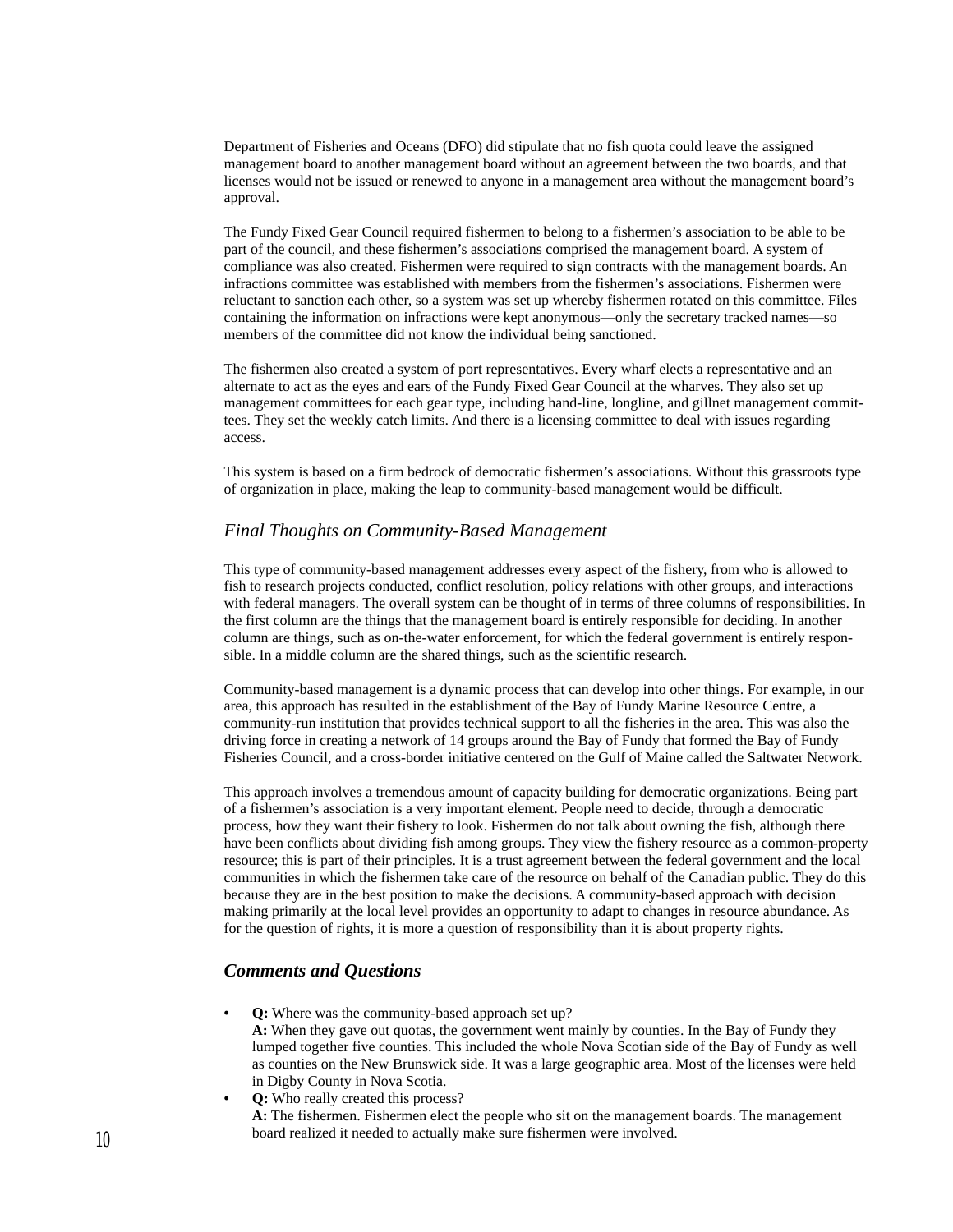- **Q:** Do the sanctions come from the Fundy Fixed Gear Council or the individual associations? **A:** From the Fixed Gear Council. Individual fishermen's associations delegate or elect people to sit on the council.
- **Q:** The principles that were developed are very important to the democratic organizations involved. **A:** Fishermen put the principles in place early on to develop an alternative to the system that the state was planning on implementing. For example, there is no individual quota in this fishery. Through the Bay of Fundy Fisheries Council, 14 groups developed 12 ecosystem principles to help define what is meant by ecosystem management. This process involved answering questions like, What would you protect in the Bay of Fundy and why?
- **Q:** Some of the councils or management boards decided to go in different directions. For the council you are involved in, does the council automatically limit the number of participants or is anyone allowed to fish as long as one follows the appropriate steps? **A:** They have not had to limit the number of participants, but it may still happen. However, reduction of capacity is a community decision.
- **Q:** Is there any effort to get legal sanction for this type of community-based approach? **A:** We have tried without success. The main direction of the DFO has been towards privatization. Community quota and community-based management are different things.
- **Q:** When the management boards cannot come to consensus, what happens then? **A:** In one case involving 14 fishermen's associations that came together to establish ecosystem principles for the Bay of Fundy, an advisory committee was established to review the situation when consensus was not reached. This committee helped to rework the resolution and, eventually, the group decided by a 75-percent-majority rule to establish the set of principles. It was an interesting process.
- **Q:** Regarding ecosystem principles, can any of the management boards or councils do anything about land-based activities that could affect fisheries? **A:** No, not really, but through something like the Bay of Fundy Fisheries Council, they can find out who else is interested and form coalitions. An example where I live involved a proposed rock-quarry project. The community did not want it, and the fishermen were concerned about siltation problems. So a coalition was formed between the community, fishermen's associations, and environmentalists to
- oppose it. **• Q:** Under the anonymous system of dealing with infractions, can you impose more severe penalties for repeat offenses?

**A:** Yes, because the secretary keeps track of repeat offenses. There have been two cases in which the council has stopped people from fishing by not signing their contract the next year. These people then have to fish in Group X—an unmanaged group that is a bad place to be.

- **Q:** Can people in Group X fish in the same area as the other people? **A:** Yes, it is not a place-based system. They fish the same stock and same grounds.
- **Q:** Community or local management is usually associated with a defined area with a not-so-mobile resource and with the possibility of people being excluded from that area. You are talking about quota potentially being transferred to different areas, and members of a mobile fleet being able to come into an area.

**A:** A quota is assigned to people in an area, but it can be caught anywhere. But it has to be *landed* in that area. Ideally you would have a place-based approach with clear lines on the water, but we did not have any of these things.

- **Q:** In the situation you are in, the Fixed Gear Council has been allocated a certain piece of the TAC by the DFO and then told to decide how to fish it. This is almost a virtual TURF.
- **A:** Yes. Most people do not go out of the Bay of Fundy, but there is no legally defined area.
- **Q:** Fishermen from outside your area can come and take the quota outside your back door. **A:** Yes, it is not a place-based management system.
- **Q:** Is the Fixed Gear Council deciding allocations of gear by fishing sector from one year to the next? **A:** Yes, they come up with formulas that everyone can live with. Conflict resolution is also evolving at the local level.
- **Q:** Do fishing sectors hire lawyers for negotiations? **A:** No, they do it themselves. The Fundy Marine Resource Centre was asked, for a couple of years, to come in and help facilitate this process.
- **Q:** You mentioned Group X. Are the people in that group those who did not have allocation granted to them on Day 1?

**A:** Not exactly. DFO says everyone is in Group X. If you want to go out of Group X, you can go into one of the management boards. They have allocated the quota by county. Those in Group X are the ones who have not gone to one of the management boards, so their catch history is pooled with others in

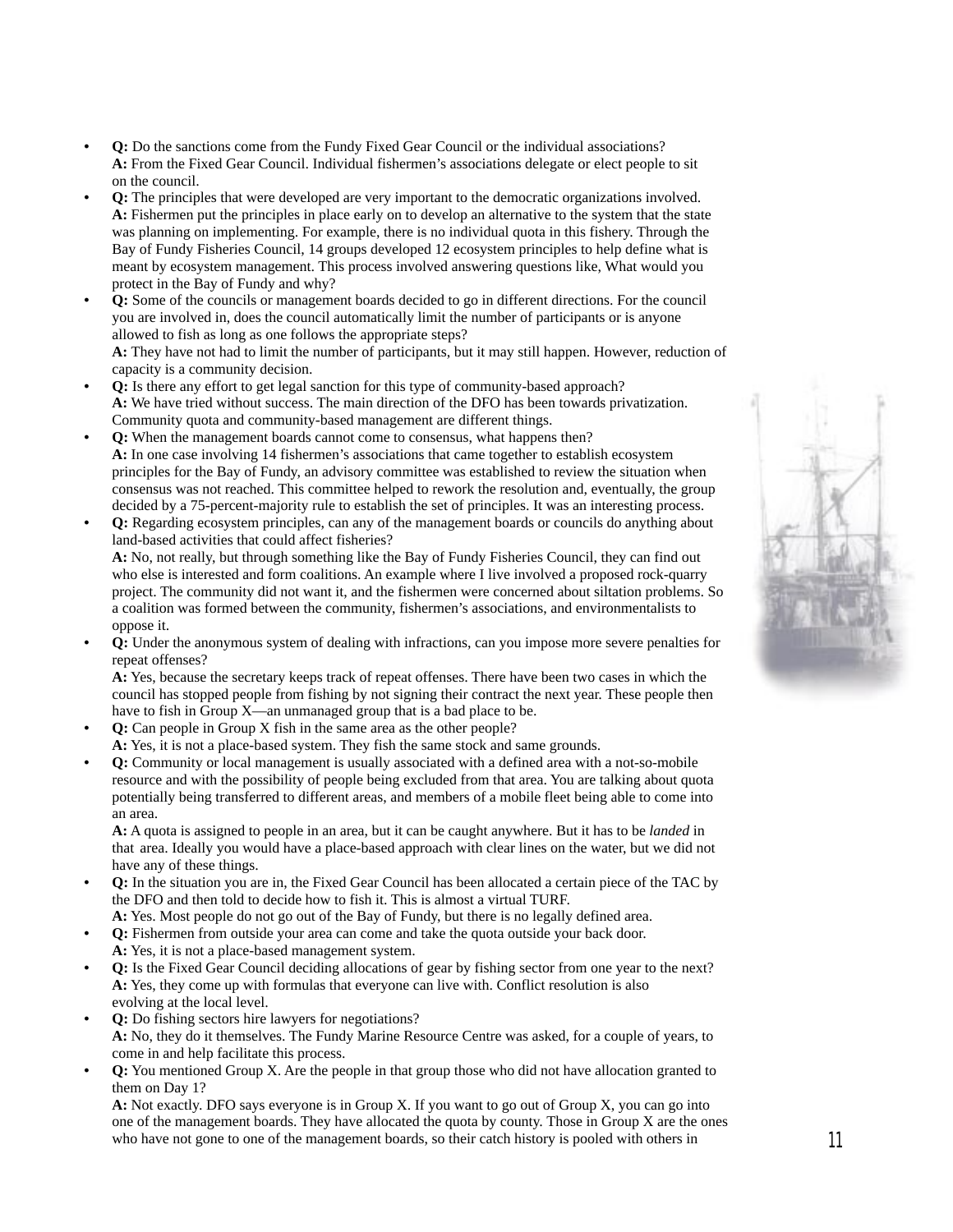Group X. This group is unmanaged and the fishing is unpredictable. It is a matter of putting one's fishing effort in a place where you are not sure what will happen.

- **Q:** How is the council funded? **A:** The funding comes from the fishermen through dues paid to fishermen's associations. Projects are done with grants.
- **Q:** How does the management board interact with the federal government? **A:** Members of the management boards sit on an advisory committee to the DFO. There are also situations where management boards work together on certain issues.
- In the system you are talking about, people do not feel that they own the fish, but they have the right to manage the resource.

## *Fishing Cooperatives in Alaska and Japan*

*Presented by Andrew Kitts, National Marine Fisheries Service*

The idea of fishing cooperatives is not new, and recently, several West Coast cooperatives have been getting a lot of attention. I will discuss these and how they are different from "traditional" fisheries cooperatives in the United States, then discuss cooperatives in Japan, which are quite different from U.S fisheries cooperatives.

In general, U.S. cooperative law is not well understood, but it has the potential to create benefits if applied in a certain context. Passage of the Fishermen's Collective Marketing Act (FCMA) of 1934 allowed fishermen to jointly harvest, market, and price their product without being in violation of antitrust laws. Antitrust case law defines the collective activities protected and not protected under the law. It is not an invitation to engage in anticompetitive practices but allows for collective activities, such as agreeing on a minimum price, that would normally draw scrutiny from antitrust authorities. Fisheries cooperatives are limited to harvesters, not processors, but processing may occur once the cooperative is formed. This kind of vertical integration has been significant to the formation of the Northwest harvest cooperatives. The formation of a cooperative does not require new legislation or fisheries management council approval, although it is most effective if done in conjunction with a specifically assigned TAC and limited-access program. This approach tends to avoid the customary micromanagement by the council. It is a form of property rights that allows the industry to make many of its own decisions. This approach also allows for an interesting interplay of conservation benefits from reducing effort and the effect on price. With elasticities in fisheries, there is still a lot of room for conservation before price is significantly affected. Furthermore, the initial effect of reduced effort may be an increase in supply. I'd like to discuss three cooperatives that combine fishery cooperative laws with quota allocations.

#### *Cooperatives Can...*

- Agree on terms of sale and minimum prices accepted for products
- Make similar agreements with other cooperatives
- Achieve monopoly power through natural growth or through combinations with other cooperatives
- Limit production if market is limited
- Harvest with fewer vessels and share costs and revenues

#### *Cooperatives Cannot...*

- Make agreements with those outside the cooperative
- "Unduly enhance" the price by holding back supply
- Force agreements by refusing to sell, boycotting, or picketing, or through other non-competitive practices

There are three types of FCMA fishery cooperatives: *Marketing/supply cooperatives without quota* are the most common fishery cooperative in use today; 70 of them exist as of 1980. But these cooperatives have limited ability to negotiate price or cooperate in harvesting because they have no control over supply. The second type, *harvest cooperatives,* has a group quota allocation but only cooperates in dividing the shares among vessels; the catch is marketed competitively. Lastly, *marketing cooperatives with quota* jointly harvest by sharing costs and revenues and sharing quota. This type of cooperative also markets the catch jointly, negotiates prices, and may handle/process the catch as well.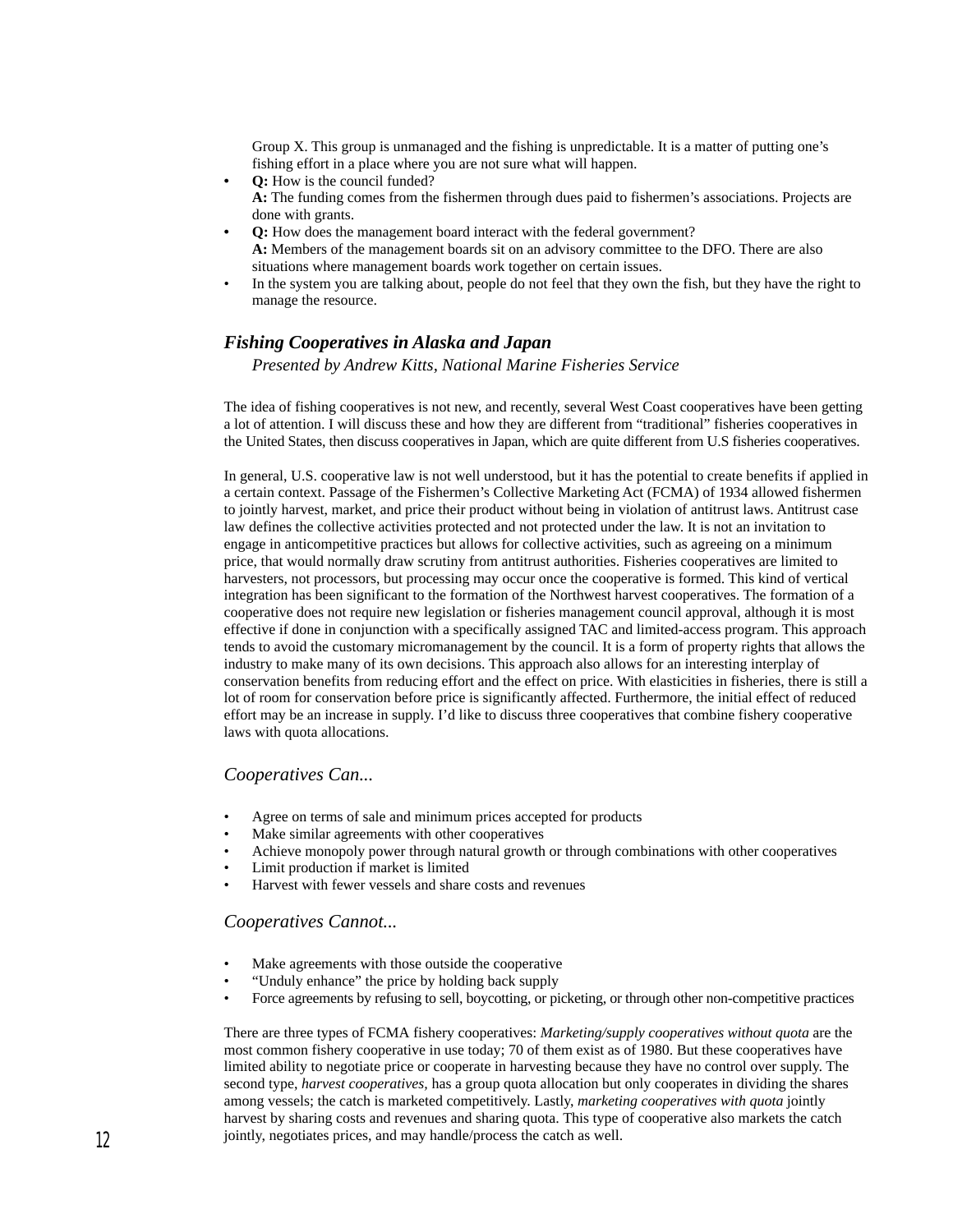An example of a harvest cooperative is the Pacific Whiting Conservation Cooperative—the first harvest cooperative established in the Northwest region. The reason for creating a harvest cooperative, rather than a marketing cooperative, relates to the inclusion of processor-owned vessels and catcher vessels engaged in processing. Had processors been excluded from special consideration, it seems likely that vessel owners would have formed marketing cooperatives.

In the case of the Pacific whiting cooperative, the cooperative requested a business review letter from the Antitrust Division of the U.S. Department of Justice. To obtain a favorable review, they agreed to cooperate only on harvest schedules and to take the full TAC allocation. Narrowing the cooperative's activities to sharing quota satisfied antitrust authorities who recognized that Congress's intent in creating the FCMA was to exclude processors from cooperative membership.

After the creation of the Pacific Whiting Conservation Cooperative, some vessel owners in the Bering Sea pollock fishery who were in the whiting cooperative sought Congressional action to form pollock cooperatives. This action was taken because the North Pacific Fisheries Management Council (FMC) had not clearly defined the pool of permit holders and had not assigned TACs in the pollock fishery as it had in the whiting fishery. As a result, the American Fisheries Act (AFA) was passed that authorized the allocation of Bering Sea pollock catches to inshore and offshore sectors as well as to specific vessels within these two sectors. The AFA also allowed harvest cooperatives in the pollock fishery to be formed where vessels could redistribute quota and establish rent-share agreements.

Harvest cooperatives have significant benefits even if the cooperative is unable to negotiate higher prices. These benefits include decreased capacity and an end to the race to fish, decreased costs, increased quality and yield, an optimized product mix, decreased share-negotiation time, better timing of harvest with market, and cooperation to avoid bycatch (yellowtail rockfish in the Pacific whiting fishery).

An example of a marketing cooperative with quota is the Chignik Seafood Producers Alliance in Alaska. The Alaska Board of Fisheries allocated 70 percent of sockeye salmon TAC to 77 permit holders. The cooperative used 19 vessels to harvest the TAC. Cooperative members shared reduced costs and higher revenues and were able to negotiate higher prices; in fact, one buyer paid for fish in advance. Forming the cooperative also allowed members to develop new markets, improve the quality of the catch, time production with the market, and avoid crowding and the race for fish.

It is not necessary (or appropriate in each case) to cooperate in all aspects, but forming an FCMA cooperative leaves the door open. The following summarizes the benefits of the cooperatives discussed:

- Laws exist and are currently being used; there is a structure in place
- Cooperatives can be established quickly
- Establishment of cooperatives does not require council action beyond establishing quota share and limited access
- Individual vessel shares can be negotiated within a cooperative (or individual shares brought to the co-op)
- There is an incentive to harvest efficiently and control capacity
- There is an incentive to time the catch to the market
- Harvesters may negotiate higher prices

## *Cooperatives in Japan*

Cooperatives are the backbone of fisheries management in Japan. Fishing rights to a sea area are bona fide personal property of individual members of the cooperative; there is no conceptual difference between land holdings/tenure and sea holdings/tenure. Japanese cooperatives are based on village customary law. They are organized, true cooperatives (one-member, one-vote) and involve an all-inclusive management council with a TURF. The role of the management council, or fisheries cooperative association (FCA), includes marketing and other support, assignment of fishing rights, dispute resolution, implementation and enforcement of national and prefecture legislation, and drafting of supplemental legislation as local conditions require. These cooperatives are more extensive than the U.S. examples presented.

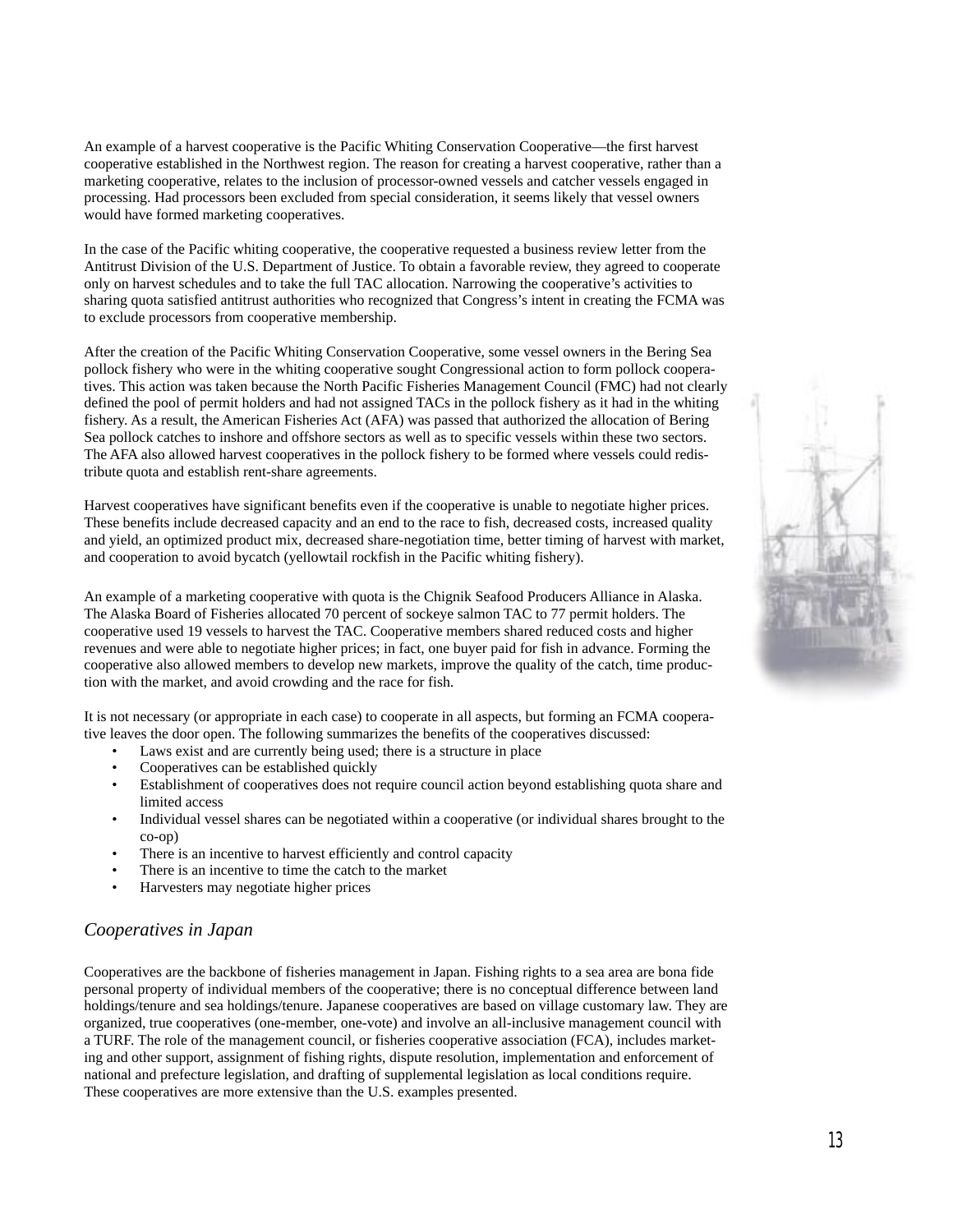Japanese fishery cooperatives can be traced to pre-feudal times (pre-1603). Emperors granted rights for setting gear to areas where rivers flowed in or out of lakes. Power then shifted to shrines that received shares of the catch, and exclusive offshore rights were granted to privileged communities. During the feudal era (1603–1867), all sectors of Japanese society were organized according to strict hierarchical systems (fiefdoms). Coastal villages were instructed to proclaim and define sea territory, and coastal fisheries were closely adapted to local physical, biological, and socioeconomic conditions. Villages were classified as farming or fishing settlements with shared use of the resources. Within the shared fishing territory, the use of a given technology or the harvest of a particular species was reserved for one village, whereas other species could be taken using different gear, regardless of where the fisherman lived, provided that his residence was in one of the settlements having rights to the shared fishing grounds. After fiefs were dismantled, in postfeudal times (1868–1948), ownership of fisheries reverted to the central government, and permits were issued based on a use tax, which resulted in a free-for-all. Following this period, fisheries management reverted to a traditional system of fisheries cooperatives governed at the prefecture level (replaced fiefs). Rights were based on clearly defined sea territories associated with traditional use patterns.

Today, use of cooperatives and licenses is based on distance-from-shore and gear. Rights may be granted to individuals, private organizations, or cooperatives. Cooperative rights are area-specific and are not based on quotas. Rights cannot be loaned, rented, transferred, or mortgaged, but they can be inherited. The FCA belongs to the local community of fishermen. Membership is currently less reliant on kinship because of the out-migration of the younger generation; it now may involve apprenticeships (rite of passage in some villages) or crewing and/or residency.

#### *For more information:*

Ruddle, K. 1987. *Administration and Conflict Management in Japanese Coastal Fisheries.* FAO Fish. Tech. Pap. (273): 93pp. *Available at: www.fao.org.*

#### *Comments and Questions*

- **Q:** If fishermen want to form a cooperative, even on a Fisheries Management Plan (FMP)–covered species, if they can talk the council out of an allocation, can they go with it? **A:** Yes, the actual establishment of the cooperative does not have to be done by the council. However, the council would have to assign a quota.
- Rather than trying to totally change the current system of management, the formation of cooperatives seems like a way to try something. It could be a controlled experiment where something could be tried and evaluated.
- **Q:** In the Chinook cooperative, how has the ownership question been dealt with? How do they deal with the "slipper skipper" issue? **A:** In that case, the cooperative was formed in conjunction with the allocation. I believe most of the members were boat owners. Internal decisions then had to be made about transferability.
- With cooperatives and with community quotas, there is a group of people who share something. This forces them to have to get together and work together.
- The lines between community quota and cooperative are blurring as we talk about this.

### *General Discussion*

- One of the weaknesses of community-based management in Canada is that it did not look at the economics. Without control over the price of fish at the wharf, the best community-based approach can fail.
- A community-based management approach might be broader than a cooperative. Conceivably members of a cooperative can ignore those in the outside community.
- There have been efforts to bring community members onto fishery management boards in Canada.
- In Central America and Asia, fishermen's associations tend to be broader in scope and not as restricted as cooperatives. Cooperatives work in Japan because of the culture.
- The approach that works tends to be culturally determined.
- Maybe territory ownership should be the basis of a system. People then make good decisions for their own backyards. Otherwise a boat from another area can come in and break the rules and destroy what a group is trying to accomplish.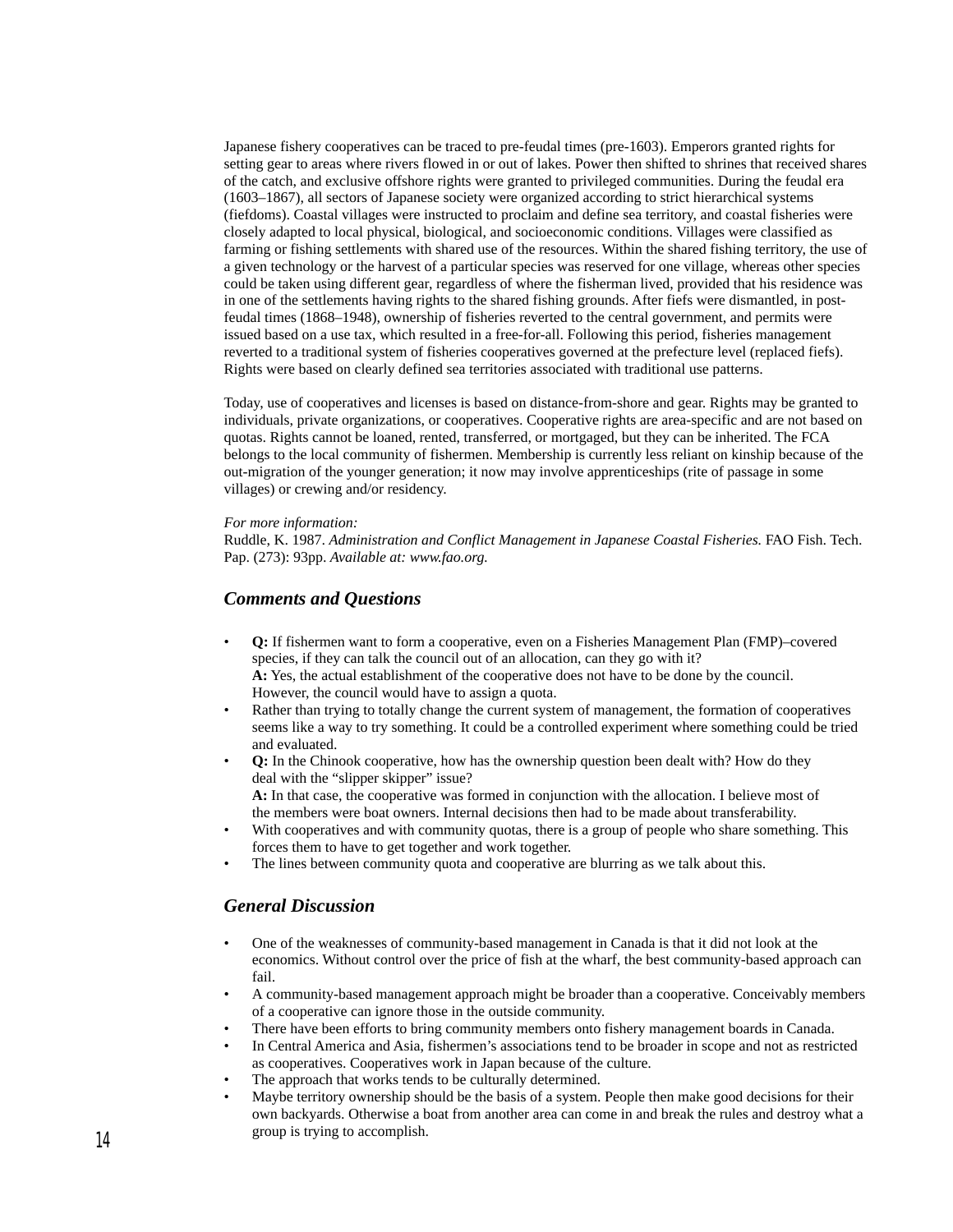- It may not mean owning an area but rather establishing a management zone where members of the local community make the rules.
- The recreational fishing sector often gets left out of the discussion.
- We need to move toward ecosystem management—we cannot continue to manage by species.
- We need to look at the big picture; maybe a combination of looking at a place along with quotas. If dealing with rights in a certain region, then one might care more about habitat or predator-prey issues.
- A quota attached to an area would force people to look at how upland activities may affect it.
- Boundaries should be created based on ecosystem function, not political boundaries.
- An argument used against place-based management is that species migrate. But really, responsible stewardship may be involved.
- **Q:** In the case of the Pacific Whiting Conservation Cooperative, how many people were involved in share-agreement decisions?
	- **A:** I do not know for sure; I do not think it was a lot.
- **Q:** In that case, did the council recognize the cooperative as a quota-management authority? What about the fishermen who did not want to join the cooperative but wanted to fish on that quota?
	- **A:** The council issued a portion of the total quota to a defined group.
- **Q:** In Alaska, what was the motivating factor for someone joining a cooperative? **A:** There were a number of reasons: In a harvesting cooperative, you have the ability to negotiate higher prices. As part of a group allocation, there is the benefit of not having to race to catch the fish on a competitive basis.
- **Q:** In the case where they had 77 permits and they decided 19 boats would be used to harvest the fish, what happened to the other boats?

**A:** Some probably have permits in other fisheries, but they probably spent time tied up at the dock. This was something they had to weigh when determining the number of boats that would catch the quota. It has only been under way for one season and each member of the cooperative received \$25,000. They expect things to get better. When they looked at the costs of all the vessels being used to catch the quota, they decided to do it with fewer vessels.

- There is fear behind collective decision making. It involves group benefit versus individual approaches.
- Not sending out as many boats affects crewmembers. There are also impacts on supply businesses in the area.
- **Q:** In the Alaska cooperatives, what fraction of the total quota do they represent? **A:** I think it is the majority.
- **Q:** It sounds like there is a good payoff associated with cooperatives. Why are there so few of them? What are the constraints on the formation of cooperatives?
- **A:** There are 70 in the United States. Only three have quota allocations.
- Many benefits associated with the cooperatives would still exist without having rights-based (quota allocations) management involved.
- **Q:** The concept of being able to exclude others is associated with property rights. The question is, Is the fishery open to those who want to gain entrance? **A:** Limited access is part of group formation. The group then has to develop membership rules to govern those exiting and entering.
- **Q:** If a cooperative is growing, does the council increase the quota allocation? **A:** Typically a percentage of the TAC is determined. The way it is set up now, the council does not increase the group's share because of additional members.
- This approach seems to be reversible. If it does not work, it could easily be dissolved. This is an attribute that should be highlighted.
- **Q:** The presentation focused on commercial fishing. Do the same laws apply to recreational fishing?

**A:** I do not know how these laws are interpreted for recreational fishing.

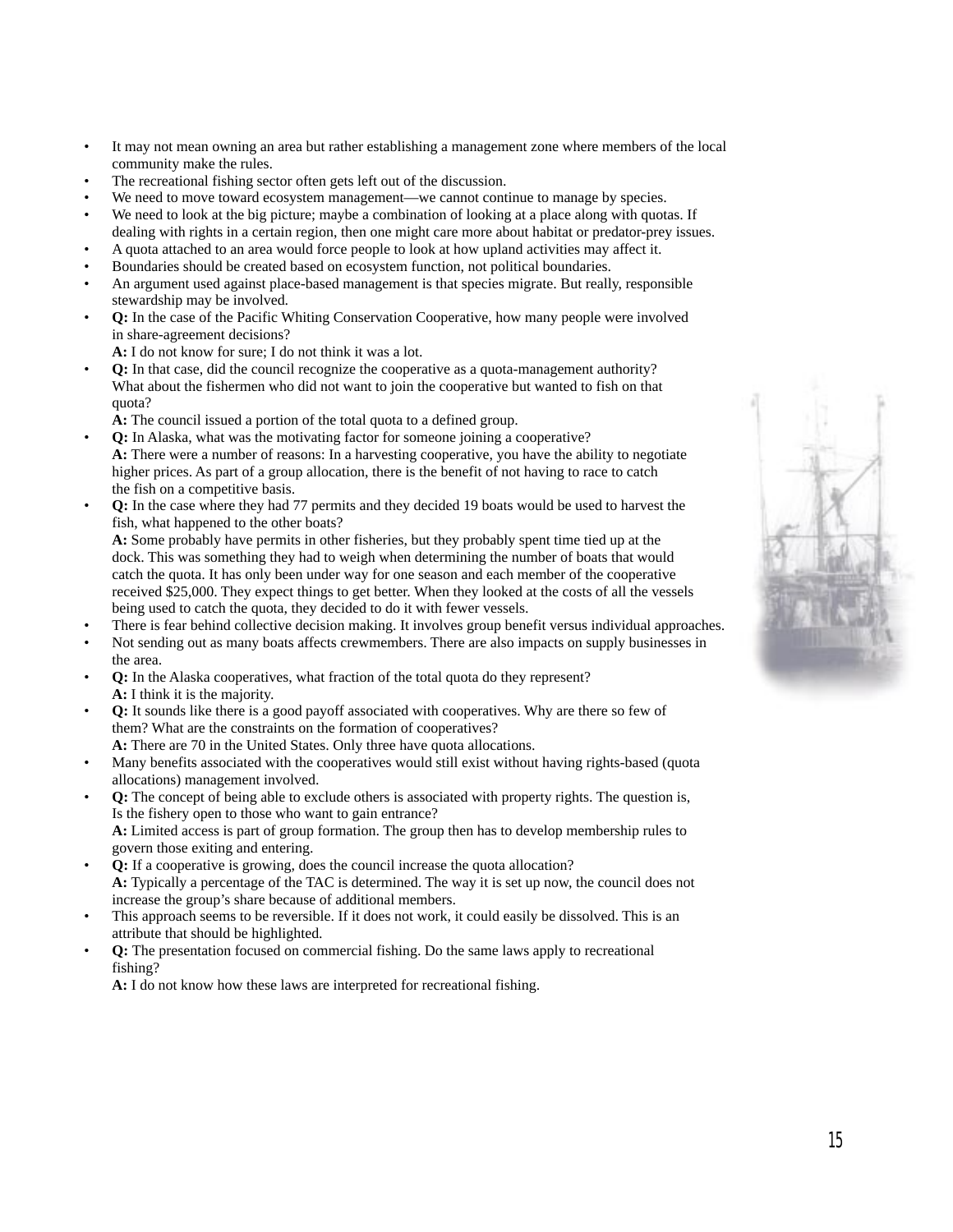# Part III

# Panel-Audience Discussions

#### *Maine Workshop*

*Focus Question: What are the advantages and disadvantages of the rights-based fishery management approaches presented? What future role will these rights-based approaches play in managing Maine's fisheries?*

#### *Panelists*

- Craig Pendleton, Northwest Atlantic Marine Alliance
- Mary Beth Tooley, Representative of the Herring Industry

#### *Northwest Atlantic Marine Alliance — Craig Pendleton*

I have been working with Arthur Bull for the past six to seven years and have been spending some time thinking about this. I think we have come to a point where different scenarios have been laid out on how to allocate these rights-based approaches. I am not convinced that ITQs are the way to go. Based on what Bull presented, people have been able to get together to form agreements and create governance structures to deal with issues. The piece that may be missing for Nova Scotia fishermen is that, although they can all agree not to go fishing at all, they do not have jurisdiction over the waters in which they fish. Other people outside of their area can come in and take the fish they are trying to preserve. There must be an area-based dimension added to their system. This would promote a sense of stewardship; people have an area for which they are accountable.

My work includes creating this type of all-inclusive governance structure to look at all the scenarios. We are currently looking at people who hold multi-species licenses; it is possible to see the consolidation coming from both ends.

I believe we need more local management. Government should work with us to define achievable goals. Everyone tends to look at the economics of rights-based approaches but the real conflict comes when the TAC is issued. The TAC needs to make sense. There is progress being made through collaborative research projects to break down such barriers.

What we want the fleet to look like is an important question to address given the makeup of New England fisheries.

#### *Herring Industry — Mary Beth Tooley*

The herring industry does have a hard TAC. It is a matter of scientists sitting down and coming up with numbers—currently they do not agree. The science is evolutionary. You will always have questions about the science. We still need to move forward and try to manage with the information we have.

Implementing a hard TAC in the herring fishery without limited access in place is very difficult. There are three distinct areas in the herring fishery divided by spawning components of the resource. The inshore area is fully utilized. There is a capacity problem. I work with an association that would like to look at cooperative ways of managing the fishery. A harvest cooperative might be an option.

Working with the New England FMC is very difficult. The council is not flexible.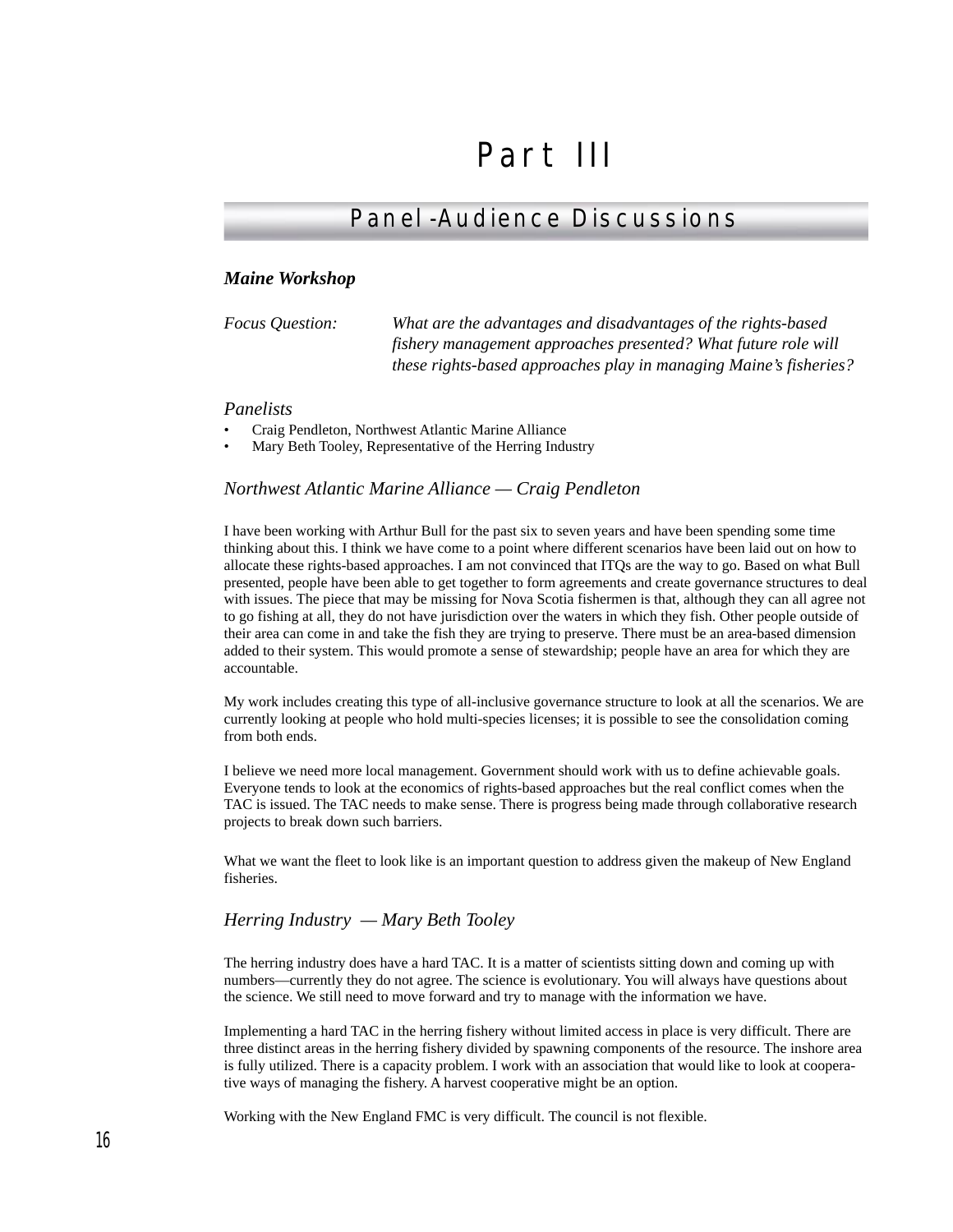## *Summary of Responses*

**• Q:** It was mentioned that working with the council is difficult. The inshore groundfish fishery seems to be trying to develop a management approach for localized stock based on community principles and moving this through the council process. Does the cooperative model previously presented offer anything to this effort?

**A:** There are many alternatives but it is hard to buck the prevailing way of thinking. The lawsuits do not help the situation. The council has so few staff it is difficult to quantify the effects of alternatives. It is frustrating to have this type of debate at the council. My personal interest is in governance structures. Sometimes situations force people to come together to work out their differences.

- One of the difficulties with working with the council is that there is a variety of interests involved trying to micromanage the fisheries.
- The council's role should be to set up overriding principles and goals, and fishermen should decide the details. Point Judith is different from Maine.
- **Q:** When the council system was set up the councils were supposed to accomplish that local representation.

**A:** They have accomplished some of that but the complexity of the law makes it difficult.

- This conversation is good in that it highlights that there are a variety of options—there has been too much focus on ITQs.
- There is a segment of the fishery that is not out there to make a massive profit—they just want to make a living. We should not just look at profitability—it is not the only function that happens in a fishery.
- **Q:** Does NMFS look at economic viability in a fishery? **A:** The ideal situation would be to have an economic model to look at optimum fleet size. The reality is that allocation may be decided on other factors. We try to get information, such as economic viability, early in the decision-making process. All the objectives of managing a fishery should be explored.
- In Canada, it seemed that the community had a vision of what they wanted their fishery to look like and it was contrary to what was being created by the federal government. The community protested. We have not seen this happen in New England.
- The government in this country wants fewer fishermen, but they have not said how or where the reductions will take place. We need to decide what we want the fleet to look like.
- It is up to the fishermen to tell the fisheries managers what they want the fishery to look like.
- The process that takes a lot of energy is getting all of the fishermen's associations to sit down and decide what they want the fishery to look like. That is the first step before setting up a management process. This type of discussion might point out the need for a research agenda. The decision needs to be based on good information.

# *Rhode Island Workshop*

#### *Moderator: David Beutel, Rhode Island Sea Grant Program*

*Focus Question: "In Rhode Island there has been an ongoing debate in many of the major fishing sectors about rights-based fisheries management. Given the need to balance biological, economic, and social objectives in fisheries management, would any of the approaches described in the previous presentations be appropriate and effective for managing fisheries in Rhode Island? Why or why not?"*

## *Panelists*

- Christopher Brown, Rhode Island Commercial Fishermen's Association
- Jan Reitsma, R.I. Department of Environmental Management (RIDEM)
- Jon Sutinen, University of Rhode Island

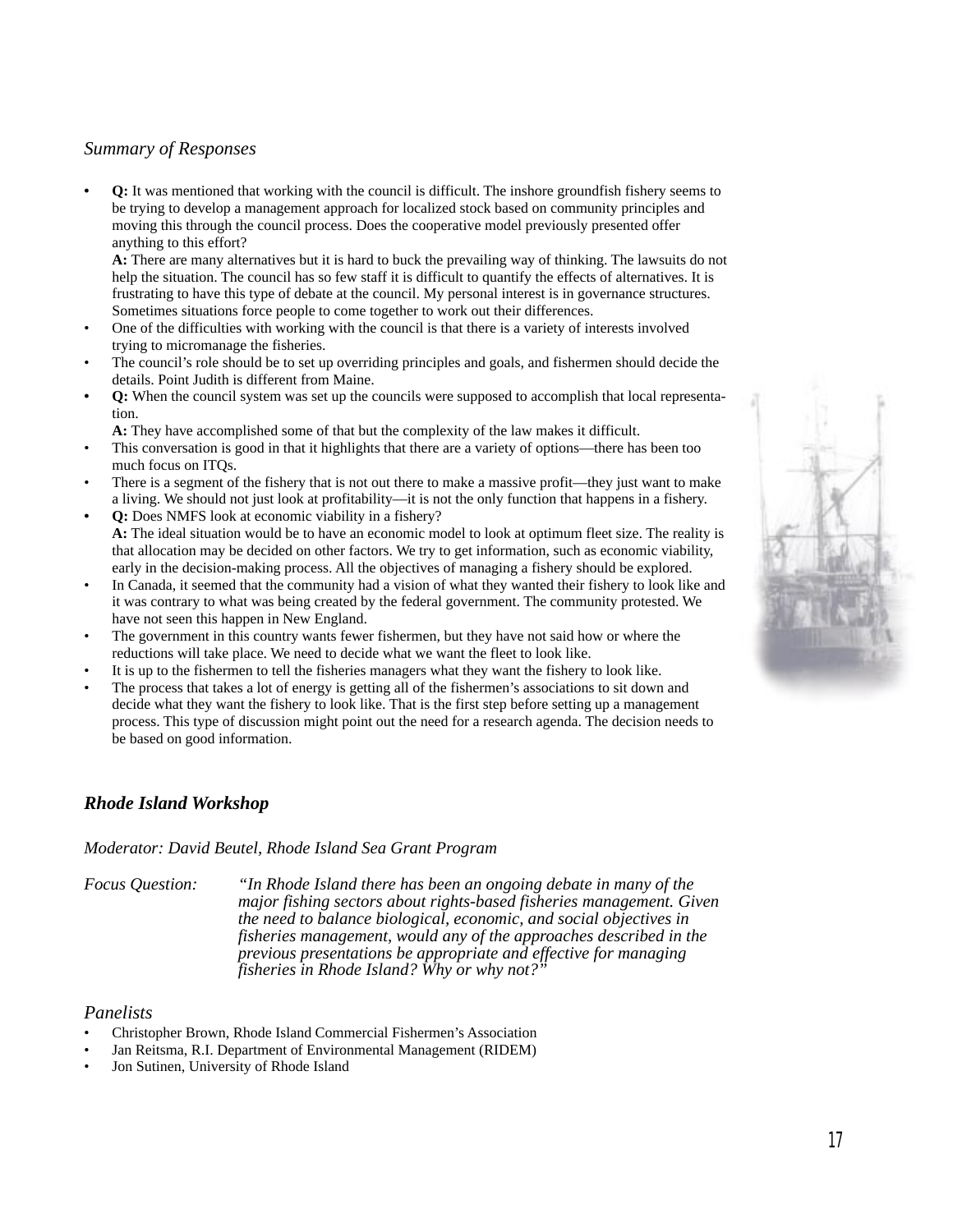# *Commercial Fishing Sector — Christopher Brown*

There is a need to design a system that incorporates the needs of active fishermen. You cannot have a scenario were it is advantageous for someone to get out of the fishery as opposed to existing in it. Fishing should be good while you are in it—getting out of it should be your last act. It should not be a get-rich-quick scheme. Fishermen should be responsible and able to make a profit. There is value in consolidation. However, the method to consolidate is still open for debate. There is going to be some consolidation in Rhode Island and New England, but the degree to which consolidation is going to be used as a management tool should be dependent on transitioning from a non-sustainable condition to a sustainable condition. There needs to be more research on capacity to determine how many boats can profitably exist in a fishery. But I like the idea of the burden of management coming down to the communities.

#### *RIDEM — Jan Reitsma*

I came away with the idea that the future of our fisheries should not be processor-controlled quotas. We should preserve the way of life of traditional Rhode Island or New England fisheries. It is unlikely that a large corporation would be a good steward of the resource—they are too far removed. As in agriculture, the smaller entities stay closer to the resource. I was fascinated by the community-based approach described. Rhode Island is so small that we might have only one community if this were applied here. Perhaps the R.I. Marine Fisheries Council could be the management council charged with managing the government allocation. The council would develop the management plans once an allocation was provided, or maybe the fishermen should make these management decisions. But there is concern that not all fishermen do the right thing—there is cheating going on. RIDEM could continue to be responsible for enforcement and broader allocation decisions involving licensing and would work with the council on the research agendas, but we would still need to address the fact that we have too many people fishing for too few fish. A self-management system is more democratic. I would be glad to rethink the system we currently have. This may mean empowering fishermen to take on management responsibility and empowering RIDEM staff to do their oversight and support work more efficiently and effectively.

### *University of Rhode Island — Jon Sutinen*

I have concluded that the world is becoming increasingly uncomfortable with ITQs because of the social fallout associated with these systems. There are more constraints being placed on how the systems are implemented. Community-based organizations managing group quotas holds promise for us. No single design fits every circumstance. None of us could pre-design a perfect configuration. I would hope that we entertain proposals on a variety of different approaches and encourage experimentation. A system should be set up that facilitates experimentation within basic management principles. Groups that are effective tend to be small in number and have a high degree of common interests. There are a lot of differences in this state despite our smallness. In the lobster fishery, for example, having one group carrying out management responsibilities might be too much to expect. We should go slow, encourage experimentation, and build up capacity to run organizations and deal with conflict resolution.

#### *Summary of Responses*

- The decision to try out different approaches should be made with a self-management system.
- There will be the need to make effective, timely management decisions. We would have to allow a specific amount of time for a self-management approach to yield decisions.
- One attractive aspect of the cooperative scheme is the ability of a group of boats to get together and demonstrate, through use of appropriate gear technology, that they could reduce bycatch. This might allow the group to have a higher quota. It would challenge people in good ways.
- **Q:** In the Canadian example, it appears that the community-based approach was sprung on them and communities had to come together fast. If we were to take a more deliberate approach here, would there be some guidelines that a group would have to follow to take on this management responsibility? **A:** At the time, we looked around for examples and there were not many. You might want to look internationally rather than limit your search to North America. Fisheries are very different, but there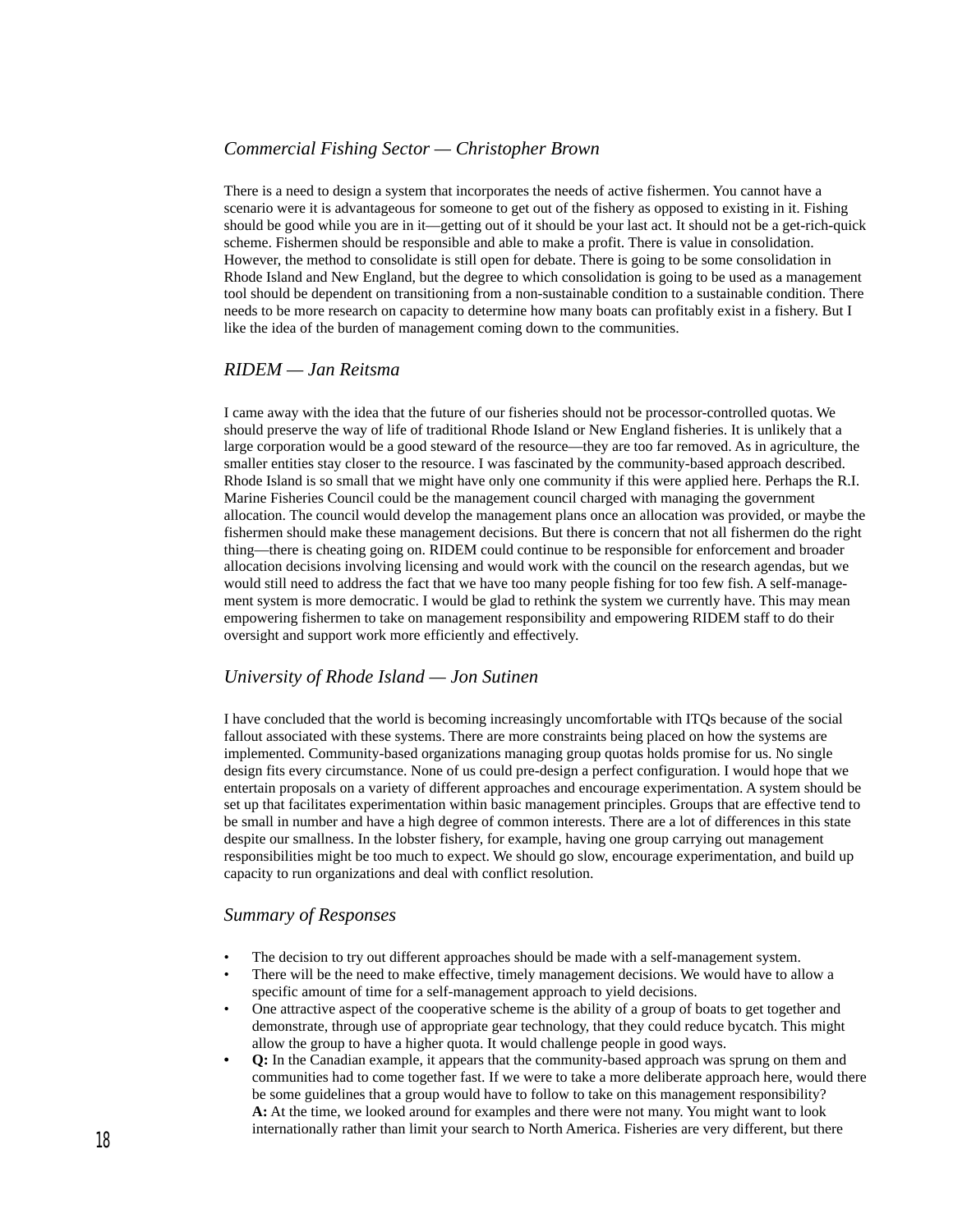may be a basic checklist of things that you know you will have to deal with. We are looking to develop a community-based handbook for managers but that will not be ready for awhile.

- In international work, we have workshops to discuss alternatives—people realize there may be a problem, but they do not know about alternatives. We also organize people into associations. Within the associations, internal core groups are formed to take on tasks. It is critical to address leadership. Comanagement sets up partnerships with government. Community-based management tends not to have a lot of government participation. It is critical not to take on too much too soon. It sets community groups up for failure.
- The community-based management approach is used in watershed management. It increases stewardship and makes use of local expertise. Performance standards are needed in order to define success, and these standards are needed up front.
- A weakness of what we did in Canada is that we did not set up performance standards first. We put it together quickly. It is important to determine, in the beginning, what you want the fishery to look like. It can be adapted as you go.
- We tend to know where we have to go; we know the goals although we may not like them. It is a matter of developing a program to manage participants. It is important in Rhode Island not to jump at one thing. We may not accomplish the goal without real pain.
- A basic goal in Nova Scotia was to keep a viable and sustainable fixed-gear fishery in that area.
- Community management in Canada only deals with a portion of the groundfish fleet. We should be careful here not to be too ambitious in applying this approach to all our fishing sectors.
- The R.I. Marine Fishery Council might work with RIDEM on the broader tasks of allocation using committees rather than working on plans for allocations to specific user groups.
- There is an important distinction between user rights and property rights.
- Community-based management does not require quotas. It might be easier in a fishery that does not have numbers to fight over.
- In a comanagement, democratic system, it is important to understand that the minority position could get voted out.



"As we move forward we need to recognize that the general goal of the various interest groups is the same—a heal thy ocean with sustainable fisheries. We need to find ways to work together on what we agree on and find ways to address the things we disagree on."

*—Workshop participant*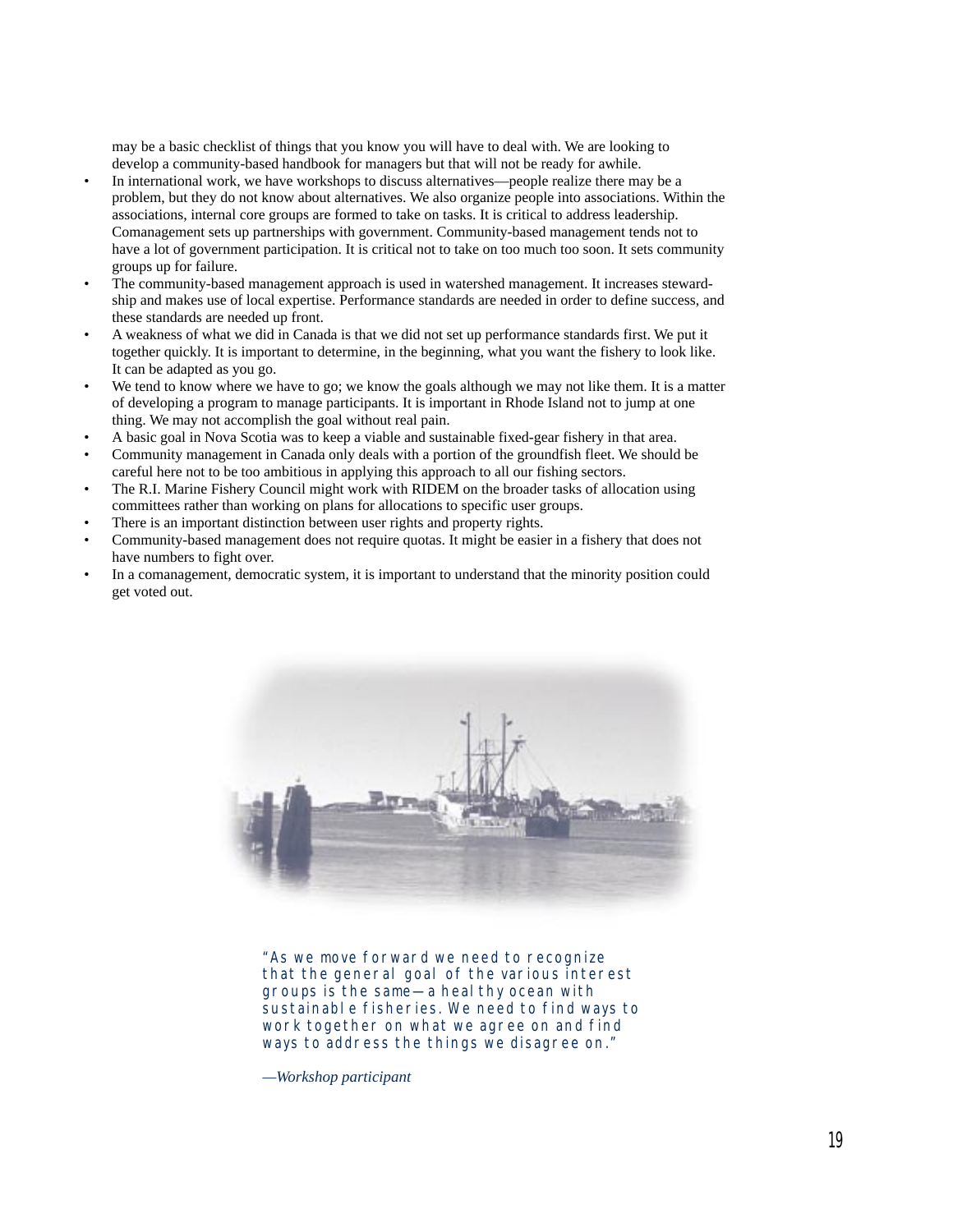# Part IV

# **Summary**

## *General Summary*

As the presentations and discussions in these workshops demonstrate, there is a range of rights-based fisheries management approaches available beyond the ITQ systems most often discussed. Other options include limited-entry or access rights, community-based management, territorial use rights, and cooperatives. Social, economic, political, and biological factors all come into play in choosing the form of a rightsbased system.

The term "rights" and what it refers to are central to the discussion of rights-based fishery management approaches. In fisheries, two kinds of rights are most important: management rights that deal with who has the right to be involved in managing the fishery and use rights that address who has the right to use the fishery or to go fishing. From this perspective, the concept of a right in fisheries can be thought of as a privilege and not necessarily as a property right involving exclusive ownership.

Use rights address such issues as who has access, how much fishing effort will be allowed, and how much catch can be landed. In turn, this entitlement to use a fishery can be allocated to a variety of entities including groups, individuals, communities, corporations, and cooperatives, and may, in some circumstances, be place-based.

Management rights and those who hold them may depend on the type of fishery-management decision being made. Broad policy issues involving, for example, the management approaches to be allowed or the general guidelines for determining who has access usually involve government managers and a wide range of interest groups. More specific regulatory decisions involving how the fishery will be fished may involve only those directly engaged in the fishery.

Some of the conclusions that can be drawn from the Canadian Maritimes' experiments with ITQ systems and community-based management approaches centered on quota allocations include the following:

- Establishment of a use-rights system defined by who can and cannot participate in a fishery and results in impacts on boat owners, crewmembers, related industries, and whole coastal communities
- The less the system allocates to individuals when it is set up, the less irreversible the measure or approach is
- Transferability of rights is likely to lead to a concentration of fishing effort. In Canada, when the government set up an ITQ system, measures were taken to avoid having fishing sectors controlled by a few, but trust agreements between processors and fishermen formed, and these measures were circumvented
- Community-based management in Canada happened in response to government efforts to implement an ITQ system in a particular fishing sector. People realized they could not simply fight the system they did not like; they had to come up with an alternative
- The system of democratic self-governance that fishermen set up in Nova Scotia addresses who is allowed to fish and how the quota allocation will be harvested, conflict resolution, research projects, and policy relations with other groups, including the federal government. The approach involves a tremendous amount of capacity building in grassroots organizations such as fishermen's associations. Through a democratic process, people decide what they want a fishery to look like
- A community-based approach has provided more of an opportunity to adapt to changes in resource abundance
- The community-based approach in effect in Nova Scotia is actually a trust agreement between the federal government and the local communities where the local communities take care of the public resource on behalf of the Canadian public. The federal government issues a quota, and allocation decisions are made at the community level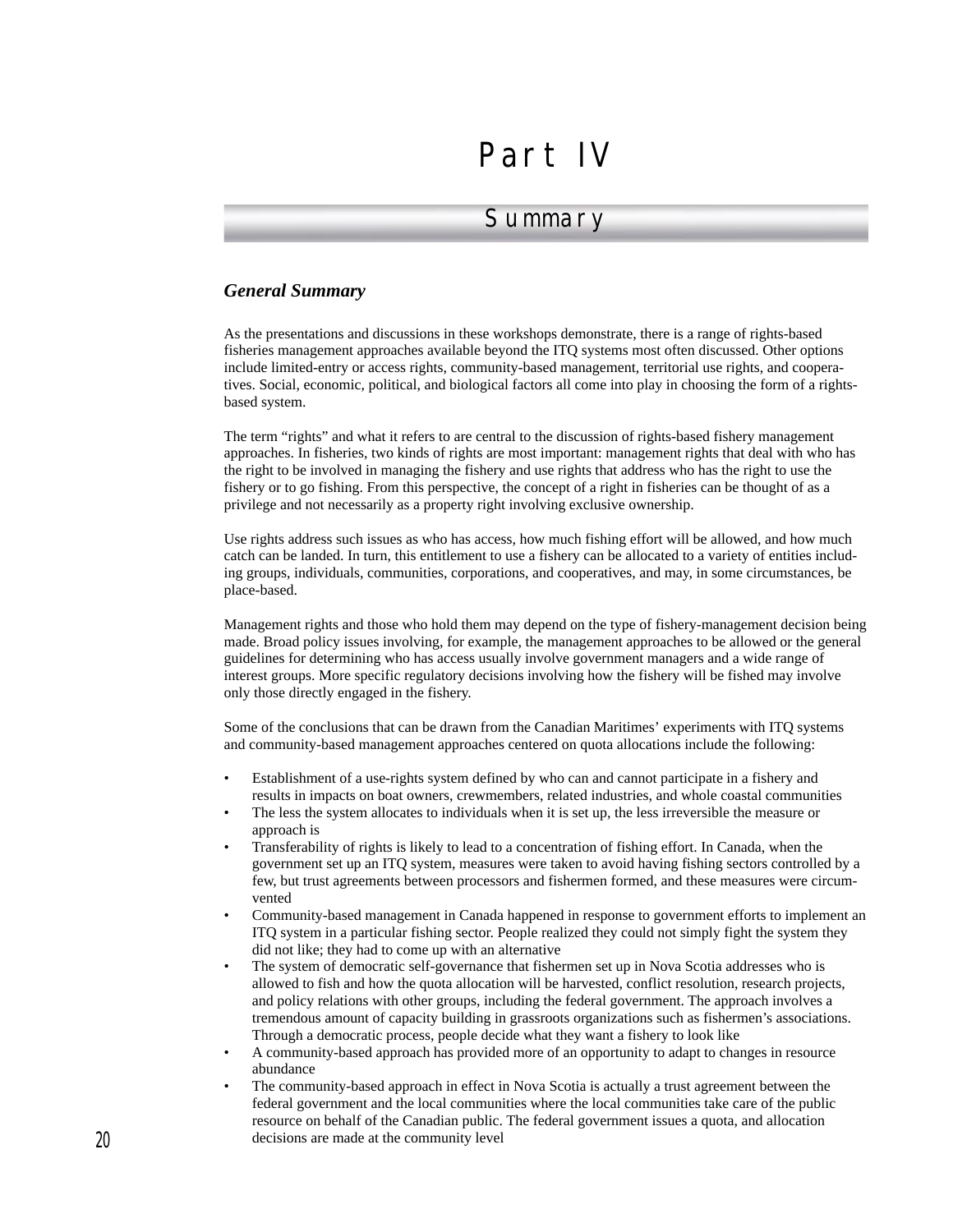- Community-based management is a dynamic process that can lead to other things such as establishment of institutions to provide technical support and formation of networks of groups working on common issues
- More work needs to be done in Canada to compare the impacts of the various approaches in place

Cooperatives are another form of rights-based fishery management that allows fishermen to jointly harvest, market, and price their product, and, in general, make many of their own decisions. In the United States, the FCMA of 1934 establishes the legal framework for forming cooperatives and provides fishermen with the opportunity to work together collectively without being in violation of antitrust laws. Types of fishing cooperatives include marketing and supply cooperatives without a quota, which have a limited ability to negotiate price or cooperate in harvesting; harvesting cooperatives, which have a group allocation but only cooperate in dividing the share among vessels; and quota-based marketing cooperatives, which can jointly harvest, market, and negotiate prices. In Japan, cooperatives are the backbone of fisheries management and include fishing rights tied to a particular area of the sea.

The key message emerging from these workshops is that rights-based fishery management discussions should be expanded to examine all the choices, and that no one form of use rights is superior in all circumstances. Much may depend on the type of fishery people envision and the amount of responsibility they are willing to assume in achieving that goal. Most importantly, it may be a matter of trying to create an atmosphere where people believe in the system in which they are working.

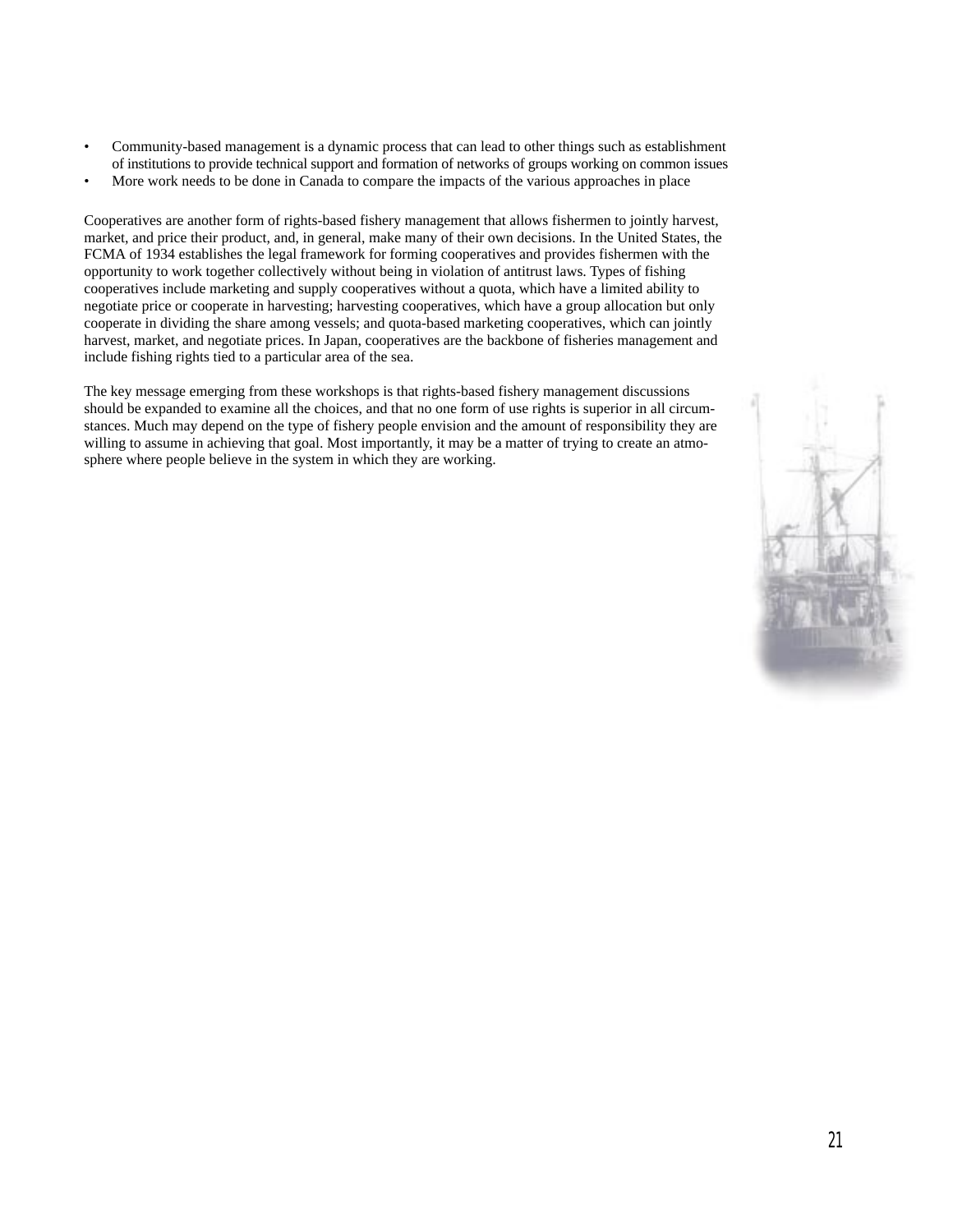# Appendix

# List of participants

*Maine Rights-Based Management Workshop Participants — June 10, 2003*

Joan Amory Working Waterfront 188 Pint St. Portland, ME 04102 danielamory@netscape.net

Togue Brawn GMRI P.O. Box 7549 Portland, ME 04101 togue@gma.org

Deirdre Gilbert Maine Dept. of Marine Resources 21 State House Station Augusta, ME 04333 deirdre.gilbert@maine.gov

Judy Harris City of Portland 40 Commercial St. Portland, ME 04101

Chris Lash Island Institute P.O. Box 648 Rockland, ME 04841

Craig Pendleton Northwest Atlantic Marine Alliance 200 Main St. Saco, ME 04072 craig@namanet.org

Robert Snyder Island Institute P.O. Box 648 Rockland, ME 04841 rsynder@islandinstitute.org

Rachel Strader Northwest Atlantic Marine Alliance 200 Main St. Saco, ME 04072 rachel@namanet.org

Mary Beth Tooley East Coast Pelagics Association 415 Turnpike Drive Camden, ME 04843 herring@midcoast.com

*New Hampshire Rights-Based Management Workshop Participants — June 11, 2003*

Erik Anderson 38 Georges Terrace Portsmouth, NH 03801

Rollie Barnaby UNH Cooperative Extension/ Sea Grant 113 North Road Brentwood, NH 03833 rollie.barnaby@unh.edu

Mimi Larsen Becker James 215 University of New Hampshire Durham, NH 03824 mlbecker@cisunix.unh.edu

Arthur Bull Rural Route #4 Digby, Nova Scotia B0V 1A0 Canada arthbull@tartannet.nsca

Anthony Charles Saint Mary's University tony.charles@smu.ca

John Coon James 215 University of New Hampshire Durham, NH 03824 jrcoon@unh.edu

Howard Crosby P.O. Box 299 New Castle, NH 03854

Randy Gauron 10 Edgewood Drive Hampton, NH 03842 randy232@gis.net

Michael Goot Fosters Daily 8 Market Square Portsmouth, NH 03801 mgoot@fosters.com

Bill Humm Environmental Settlements 38 Birch Hill Road Lee, NH 03824 bhumm@aol.com

Joe Miller 13 Burnham Ave. Durham, NH 03824 docjoe@localnet.com

Kathy Schmitt New Hampshire Sea Grant Kingman Farm Durham, NH 03824 kschmitt@ceunh.unh.edu

Eric Seidel 14 Sumac Lane Durham, NH 03824 emseidel@colby.edu

Bonnie Spinazzola 114 Adams Road Candia, NH bonnie@offshorelobster.org

Howard Thurston 91 Union Road Stratham, NH 03885 hardwood\_softwood@msn.com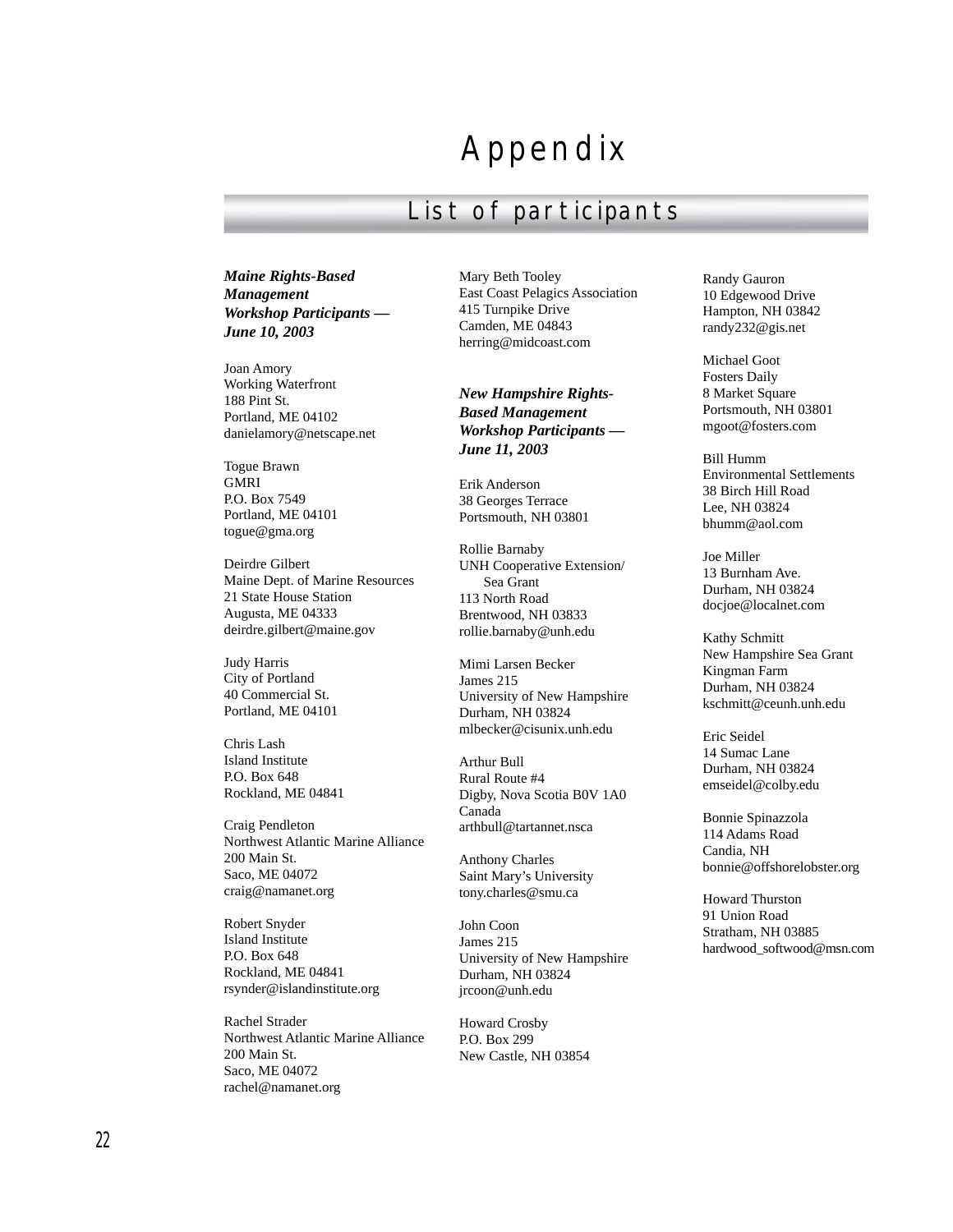#### *Connecticut Rights-Based Management Workshop Participants — June 12, 2003*

Mark Alexander Connecticut Dept. of Environmental Protection Marine Fisheries Division P.O. Box 719 Old Lyme, CT 06371 mark.alexander@po.state.ct.us

Nancy Balcom Connecticut Sea Grant 1080 Shennecossett Road Groton, CT 06340 nancy.balcom@uconn.edu

Tessa Getchis Connecticut Sea Grant 1080 Shennecossett Road Groton, CT 06340 tessa.getchis@uconn.edu

Paul Hallwood University of Connecticut, Avery Point Groton, CT 06340 hallwood@uconnvm.uconn.edu

Jim O'Malley East Coast Fisheries Foundation P.O. Box 649 Narragansett, RI 02882

Ronald Salz 6 School St. #20 Mystic, CT 06355 ron.salz@uconn.edu

Dave Simpson Connecticut Dept. of Environmental Protection Marine Fisheries Division P.O. Box 719 Old Lyme, CT 06371 david.simpson@po.state.ct.us

*Rhode Island Rights-Based Management Workshop Participants — June 13, 2003*

Richard Allen 35 Bliss Road Wakefield, RI 02879 rba@fisheryconsulting.com

Chris Anderson One Greenhouse Road University of Rhode Island Kingston, RI 02881 cma@uri.edu

Walter Anoushian P.O. Box 547 Narragansett, RI 02882 Walter.Anoushian@noaa.gov

Pam Baker 521 Peerman Place Corpus Christi, TX 78411 pambaker@environmentaldefense.org

David Beutel Rhode Island Sea Grant University of Rhode Island East Farm Kingston, RI 02881 dbeutel@uri.edu

Ralph Boragine P.O. Box 1889 Kingston, RI 02881 fishworksri@peoplepc.com

Chris Brown 35 Erica Court West Kingston, RI 02892 gvdwood@cox.net

Sam Buckley 49 Warren Ave. Middletown, RI 02842 sbuc4507@postoffice.uri.edu

Arthur Bull Bay of Fundy Marine Resource Centre Rural Route #4, 7319 Highway 217 Digby, Nova Scotia B0V 1A0 Canada arthurb@bfmrc.ns.ca

Kathleen Castro Rhode Island Sea Grant Program University of Rhode Island East Farm Kingston, RI 02881 kcastro@uri.edu

Anthony Charles 1618 Preston St. Halifax, Nova Scotia B3H 3V1 Canada tony.charles@smu.ca

Frank Chase 40 Maple Ave. Little Compton, RI 02837 chase@cisi.msn.com

Tony Corey Rhode Island Sea Grant University of Rhode Island Narragansett Bay Campus Narragansett, RI 02882 tonyc@gso.uri.edu

Marcel Cottenier 222 Lake Drive West Greenwich, RI 02817

Pete Emerson 44 East Ave. #304 Austin, TX 78701

Mark Gibson R.I. Dept. of Environmental Management Division of Fish and Wildlife 3 Fort Wetherill Road Jamestown, RI 02835 mgibson@dem.state.ri.us

Kenneth Ketcham 44 West Bay Drive Narragansett, RI 02882 ketchfish54@aol.com

Andrew Kitts NMFS 166 Water St. Woods Hole, MA 02543 andrew.kitts@noaa.gov

Bruce Knight 4452 South County Trail Charlestown, RI 02813

Rosemary Kosaka P.O. Box 2093 Kingston, RI 02881 rakosaka@yahoo.com

Jungsam Lee 2900 Kingstown Road Apt. 433 Kingston, RI 02881 jlee8793@postoffice.uri.edu